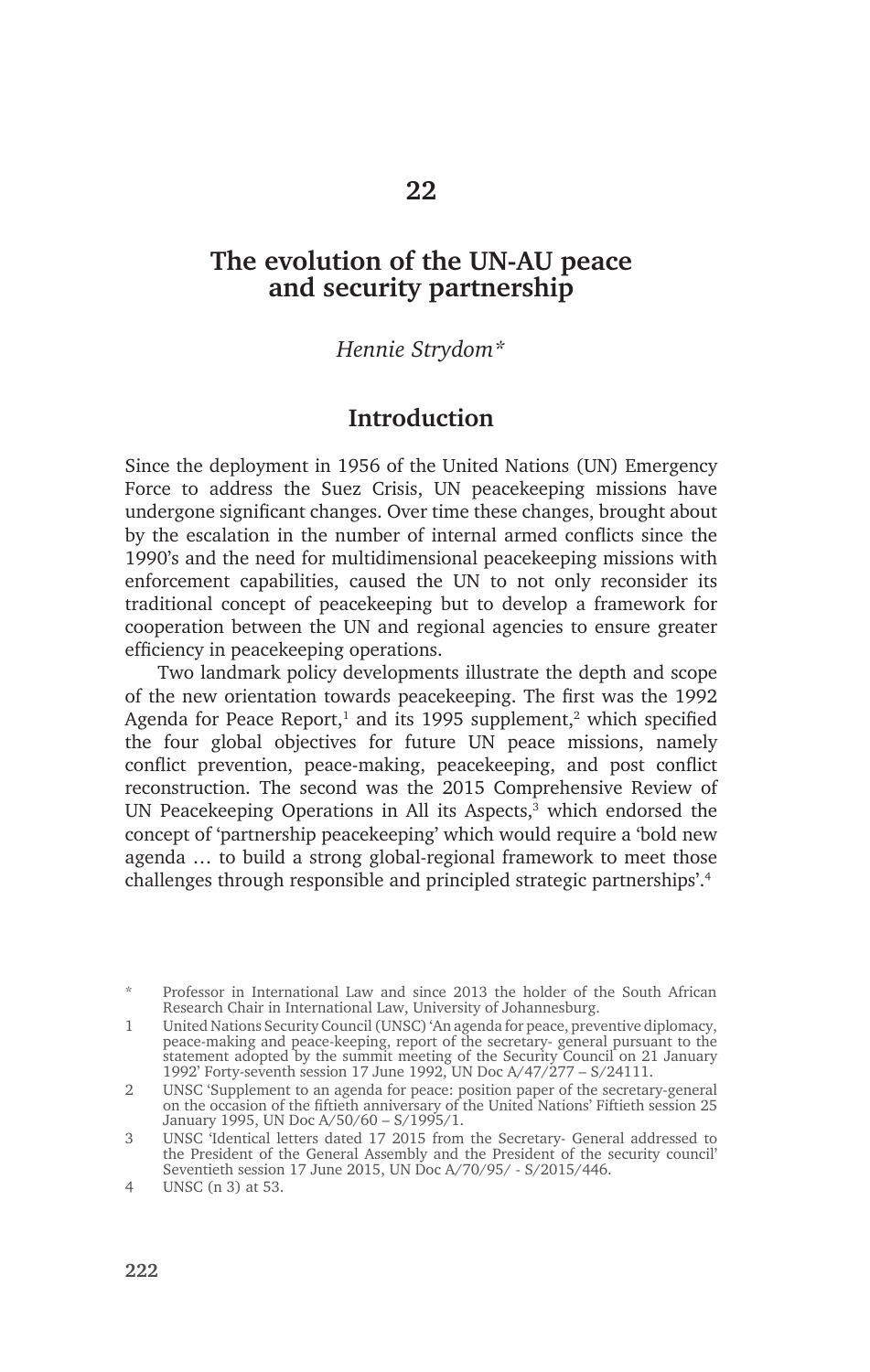However, in the case of Africa the partnership or cooperation idea predates these developments. Already at the time of the Organization of African Unity (OAU) UN cooperation with the OAU reached a level of formalisation, albeit in a limited way and mostly in respect of economic and social development. When the African Union (AU) replaced the OAU in 2000 the partnership arrangement expanded with peace and security issues assuming a far greater importance, which, in no small measure was necessitated by the AU's newly developed peace and security architecture and the urgency of responding more effectively to the armed conflicts on the continent.

Under the UN's revised policies to provide for multidimensional peace-keeping operations human rights and international humanitarian law objectives have become integral to and an important part of a UNled peace mission's mandate. Even though these aspects are not the main focus of this chapter I hope that the broader peace objective of the subject-matter will in some way pay tribute to the extraordinary work and vision of Christof Heyns, a friend and colleague, whose contributions to the African human rights project are unsurpassed. His untimely death has terminated his involvement in still to be completed projects but those he inspired, supervised and taught are many and they will carry his work forward.

This essay starts with an historical overview of the evolution of the UN-AU partnership for peace and security since the days of the OAU. It then deals with the subsidiarity issue which still lacks clarity and which is responsible for much of the uncertainty and confusion when it comes to the relationship between the AU and the Regional Economic Communities (RECs) in matters of peace and security. To an extent this part foreshadows the next section which covers the Joint UN-AU Framework for Enhanced Partnership in Peace and Security and the main obstacles the partnership is faced with. To further illustrate this, the substantive part of the chapter ends with three case studies, namely the conflicts in Mali, the Democratic Republic of the Congo (DRC) and the Central African Republic (CAR).

## **Historical background**

This part firstly describes the nature and scope of the initial cooperation attempts between the UN and the OAU, how they evolved over time, and the OAU's first multinational peacekeeping endeavours in the 1980's in Chad and why they failed. It then covers the changes effected by the AU's Constitutive Act and related instruments as well as the weaknesses the AU system, like its predecessor, is still to overcome, and which are elaborated on in the subsequent parts of the chapter.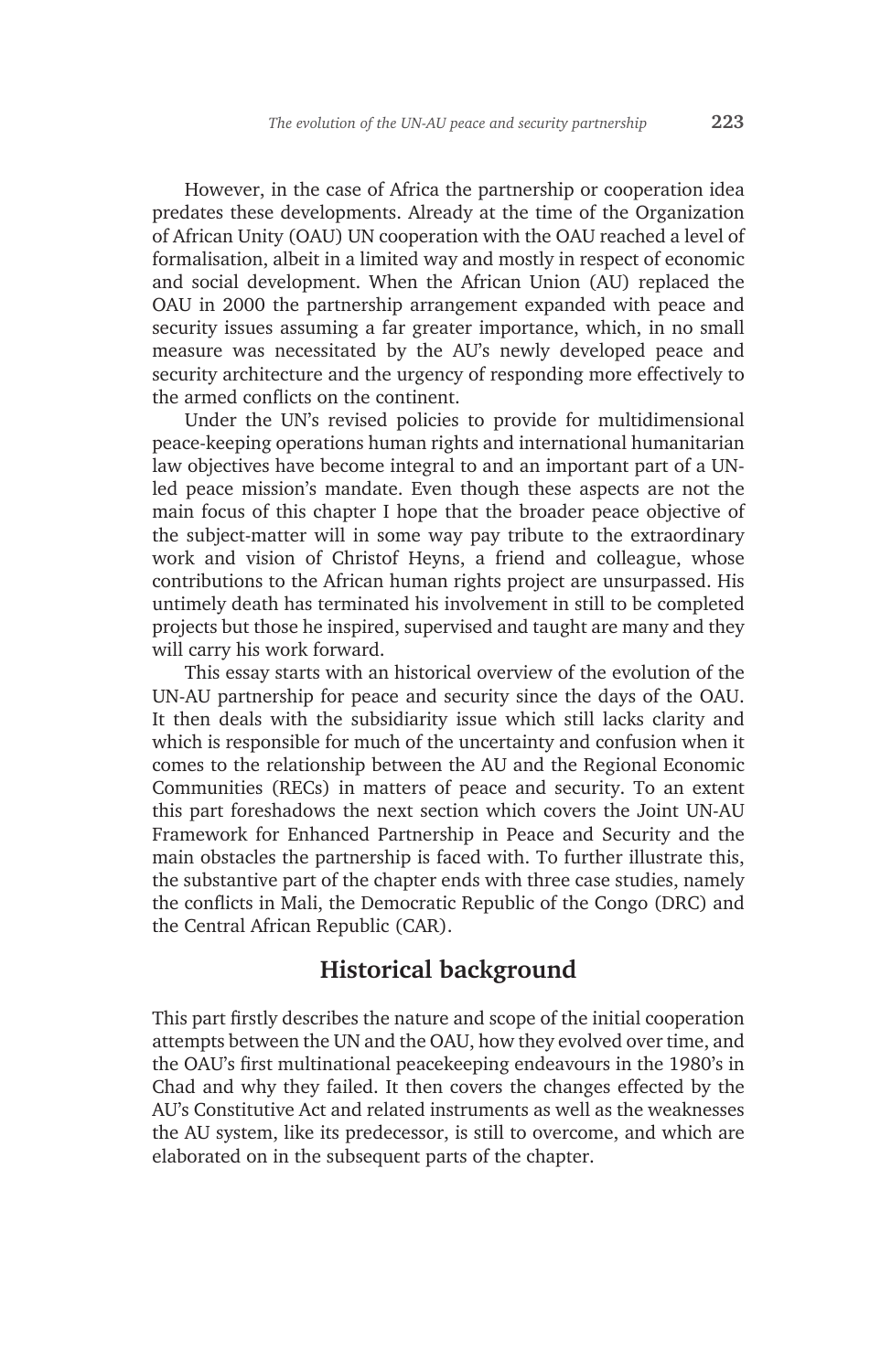#### *The OAU era*

The formalisation of cooperation relationships between the UN and the OAU first occurred in 1965, two years after the inauguration of the continental body. To this effect an agreement was signed on 15 November 1965.<sup>5</sup> Although the scope of cooperation was broadly framed as 'all matters of common interest' the prevailing sentiment of the agreement at the time was the economic and social development of Africa.<sup>6</sup> This emphasis is further evident from the prominent role assigned to the United Nations Economic Commission for Africa (ECA) in giving effect to the agreement. The ECA was established in 1958 by ECOSOC as a regional agency for the promotion of economic integration and development in Africa.

Conspicuously absent from the agreement is any specific mention of peace and security issues which makes sense if viewed from the urgent need at the time to get the newly independent and fragile African states economically and institutionally on their feet. Even a cursory reading of the ECA's early economic reports on Africa, $7$  containing the organisation's programmes of work and priorities, illustrates the glaring absence of even the most basic modalities of statehood that would be required to build modern, prospering economies and to enable African states' effective participation in international trade and commerce.

Even so, at the time there were several incidents that forewarned of a looming peace and security dilemma on the continent. They include the Algerian war against France (1954-1962); the Algerian-Moroccan border war (1963); the first Sudanese civil war between North and South Sudan (1955-1972); the Angolan war of independence (1961- 1974); the Mozambican war of independence (1964-1974); the first Tuareg rebellion in Mali (1962-1964); the Congo crisis (1960-1965); the civil war in Chad (1960's-1980's) and the Eritrean war of independence (1961-1991).

In time these and future incidents would expose the continental body's incapacity to even modestly restore peace and stability in conflict areas. Many of the obstacles peace missions were confronted with during this historical period still exist which the AU, the successor to the OAU, is still to overcome and which frustrate effective peacekeeping even under UN-AU cooperation agreements in this area.

6 1965 UN-OAU agreement (n 5) Preamble, arts 1, 3 & 6.

<sup>5</sup> United Nations Treaty Series 'Treaties and international agreements registered or filed and recorded with the secretariat of the United Nations' 548 (614) (Part II) New York, 1967 (1965 UN-OAU agreement).

<sup>7</sup> United Nations Economic Commission for Africa, https://repository.uneca.org/ handle/10855/41975/discover?rpp=10&etal=0&query=economic+reports &group\_by=none&page=2&search\_bitstreams=all (accessed 10 August 2021).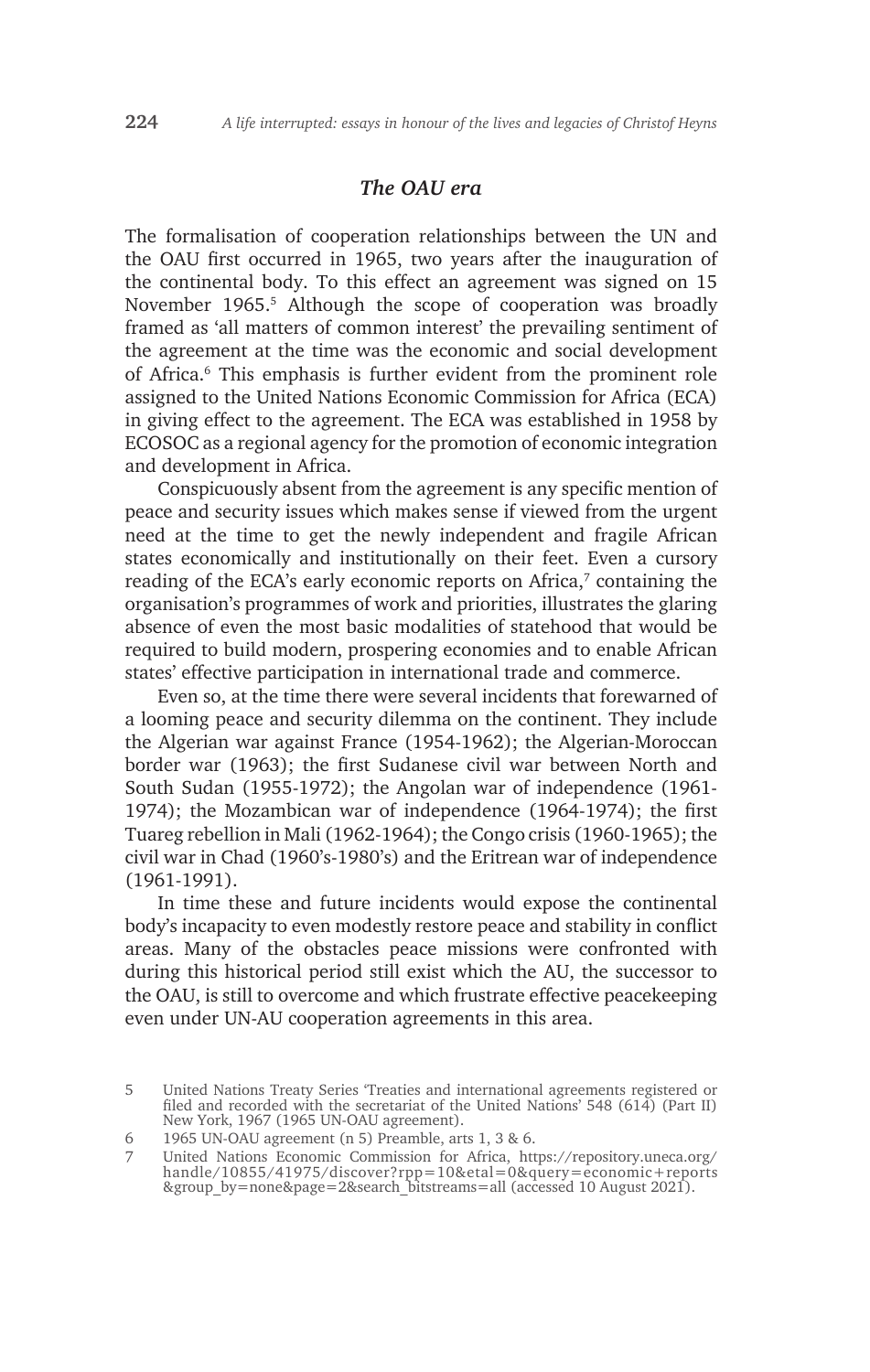Illustrative in this regard is the OAU's first multinational peacekeeping attempt in Chad in the 1980's where, under its Charterbased 'self-fix' policy, the OAU aimed at bringing an end to a twenty year-old civil war at a time when the OAU 'lacked the military experience for such operations and displayed a history of not being able to carry out resolutions due to the lack of financial resources and political will of its members'.8 Following the failure of Nigeria's unilateral attempt at a peaceful solution in Chad and the inability of the rival political factions to agree on the formation of a transitional national union government, the OAU, in July 1980, decided, in its resolution on Chad, to 'make one further attempt to find an African solution to the crisis'.<sup>9</sup> For this purpose the OAU requested African states to 'provide peacekeeping forces at their own expense'10 for the establishment of a neutral OAU peacekeeping force already agreed upon in the 1979 Lagos Accord. The Accord determined that the neutral force must be composed of military contingents from countries not sharing a border with Chad which eventually led to the acceptance of contingents from Benin, the Congo and Guinea.11 In its resolution on Chad, the OAU, apparently realising that there was little prospect in obtaining funding for the peacekeeping mission, kept a backdoor open and determined that in case of it not being successful in this regard, the UN Security Council will be requested to provide assistance.<sup>12</sup>

It did not take long for the mission to fall apart. Transport and other logistical problems prevented Guinea and Benin to deliver troops as arranged while the only remaining force from the Congo left within a few months when they came under attack in their own barracks and suffered one casualty.<sup>13</sup> Furthermore, and not surprisingly, the OAU members failed to commit financial contributions to the mission and requests for financial assistance from external funders were either inadequately complied with or not at all.<sup>14</sup> While the OAU had to content with these adverse conditions pertaining to the fielding of the mission, the internal political situation in Chad deteriorated even further to the

<sup>8</sup> TM Mays *Africa's first peacekeeping operation: the OAU in Chad 1981-1982* (Praeger 2002) 4.

<sup>9</sup> 'Resolution on adopted by the Assembly of Heads of States and Government of the Organisation of Africa Unity' Meeting in its Seventeenth Ordinary Session in Freetown, Sierra Leone 14 July 1980. AHG/Res. 101 (XVII), at 5.

<sup>10</sup> AHG/Res. 101 (XVII) (n 9) at 9.

<sup>11</sup> Mays (n 8) 46. All attempts to find a copy of the Lagos Accord came to nothing. Hence, my use of the source in this footnote.

<sup>12</sup> XXX at 6.

<sup>13</sup> Mays (n 8) 49.

<sup>14</sup> For an extensive account of the financial woes of the OAU generally and more specifically for purposes of the Chad mission see Mays (n 8) ch 7.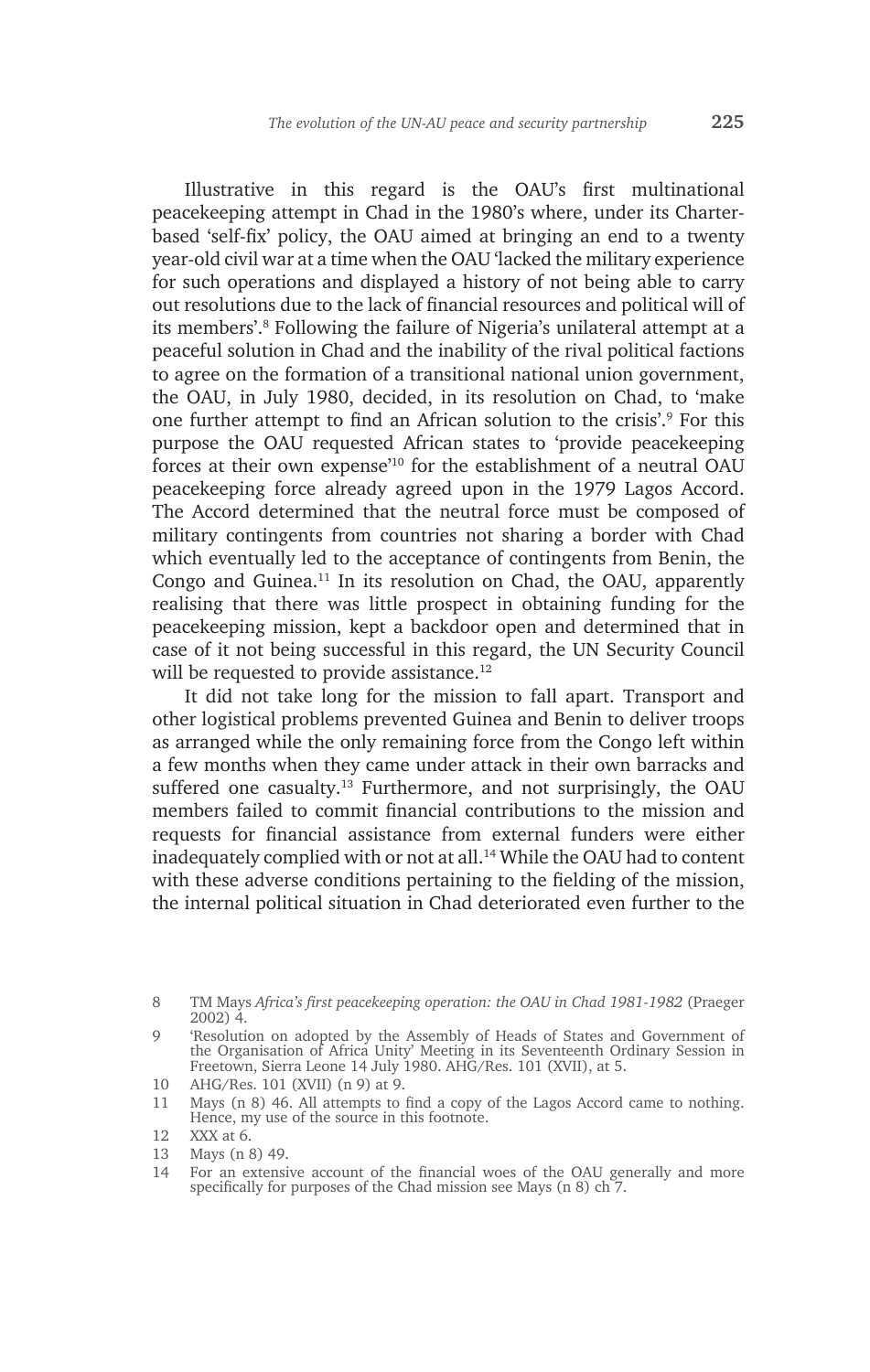extent that cooperation between the government and the OAU mission became impossible.<sup>15</sup>

Even with its first mission in tatters, the OAU in June 1981 adopted another resolution on Chad establishing a second multinational peacekeeping force with the aim of assisting the transitional national union government to maintain peace and security in Chad and the establishment of a Chadian integrated armed force following the end of hostilities in December 1980.<sup>16</sup> In this instance the 'Neutral OAU Force' was to be replaced by a 'Pan-African Peace Force' whose composition would be subject to approval by the transitional government.17 This resulted in combat battalions accepted from Nigeria, Senegal and Zaïre for the peacekeeping operation, joined by military observers from Algeria, Guinea- Bissau, Kenya and Zambia, and assistance provided by the US, Great Britain and France on a bilateral basis.<sup>18</sup> As with the 1980 resolution the OAU in the 1981 resolution sought financial assistance from the United Nations, member states of the OAU and all international organizations in aid of the establishment of the force and the rebuilding of Chad's national economy.19 OAU members refused to contribute and a few foreign powers were only prepared to commit to small amounts. When hostilities resumed and attempts to force a ceasefire on the government and the rebel movements failed, the writing was again on the wall for the ill-equipped OAU peace mission in Chad. In June 1982, the forces of Hissène Habré, backed by the US and France, took control of the capital and ousted President Goukouni, a staunch ally of Lybia's Muhammar Gaddafi and whose influence in the affairs of Chad and the region was at variance with American and French foreign policy in the region. This marked the beginning of Habré's oppressive and violent rule as president of Chad until he was deposed in 1990. In 2016, he was found guilty of gross human rights violations by the Extraordinary African Chambers of the Senegalese Courts and sentenced to life imprisonment. Commenting on the OAU's second peacekeeping attempt in Chad, Mays observed that 'the OAU departed Chad with a negative feeling toward the concept of peacekeeping and did not attempt another such operation until 1993, with the fielding of the Neutral Military Observer Group I in Rwanda'.<sup>20</sup>

<sup>15</sup> Mays (n 8) ch 5.

<sup>16</sup> Organization of African Unity Assembly of Heads of State and Government, Eighteenth Ordinary Session 'Resolutions adopted by the eighteenth assembly of heads of state and government' 24-27 June 1981 OAU Doc AHR/Res. 102 (XVIII) (OAU Res 102).

<sup>17</sup> OAU Res 102 (n 16) at 3.

<sup>18</sup> TM Mays *Historical dictionary of multinational peacekeeping* (Rowman & Littlefield 2010) 209.

<sup>19</sup> United Nations Treaty Series (n 12) at 5, 7.

<sup>20</sup> Mays (n 18) 207.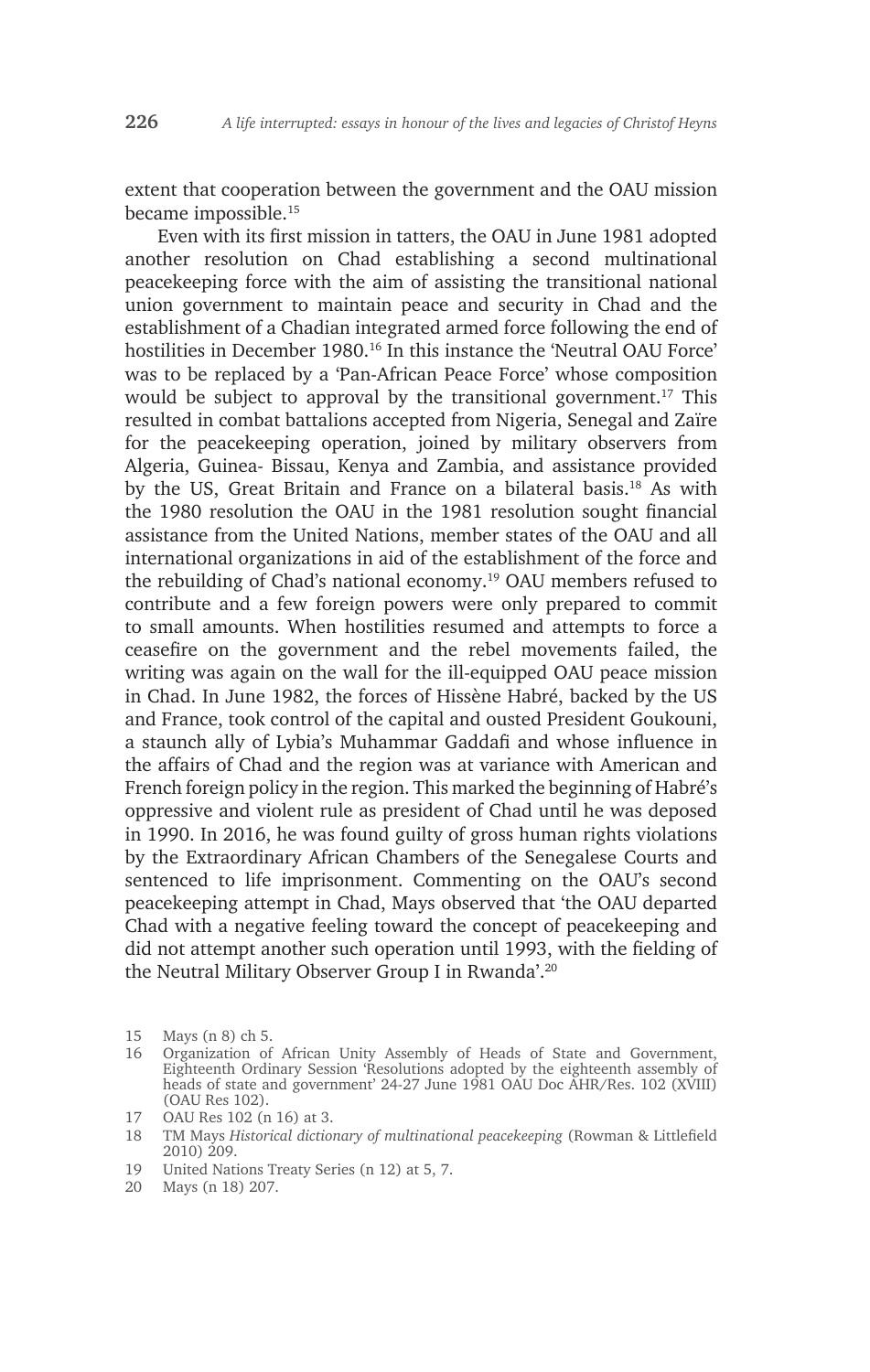In 1990, the 1965 cooperation agreement between the UN and the OAU was replaced by a new agreement.<sup>21</sup> Small changes separate the two agreements. In the title of the 1990 agreement there is no reference to the ECA and the text itself does not assign any function to the ECA. Clearly, the new text envisaged cooperation to take place by means of direct consultations between the two main parties. Areas of cooperation are slightly more specific than the 'all matters of common interest' in the 1965 agreement in that the fields of cooperation are labeled as political, economic and social, and scientific and cultural.<sup>22</sup> Again, there is no specific reference to peace and security matters.

However, if this agreement, through an extensive interpretation of its terms and conditions, had any relevance for cooperation on peace and security matters, it was rendered redundant by subsequent developments. In 1991, the UN General Assembly was apprised of a report, submitted by a Special Committee, which led to the prioritisation of peace and security issues, including the enhancement of cooperation between the UN and regional arrangements in the maintenance of international peace and security, which were to form an integral part of the proposals for strengthening the role of the UN in all its aspects.23

In 1995 the General Assembly approved a declaration on the enhancement of cooperation between the UN and regional organizations in the maintenance of international peace and security in recognition of the peace and security role assigned to such organizations under Chapter VIII of the UN Charter.<sup>24</sup> Some form of basic framework for cooperation emerged from the Declaration. First, the functions and responsibilities to be performed by the UN and a regional agency, respectively will depend on their respective mandates, scope and composition and should take place in ways suited to each specific situation;<sup>25</sup> second, individual states participating in regional arrangements must increase their efforts in maintaining at the regional level international peace and security in accordance with the UN Charter;<sup>26</sup> third, preventive efforts of the UN must be strengthened at the regional level by the establishment or improvement of early warning systems;<sup>27</sup> fourth, closer cooperation between the UN and regional agencies must be aimed at in the areas of preventive diplomacy, peacemaking, post-conflict peacebuilding,

- 22 1965 UN-OAU agreement (n 2) art I.
- 23 GA Res 46/58 (1991) para 4(a). See also GA Res 47/38 (1992) para 3(a) and 48/36 (1993) para 3(a).

- 26 UN Doc A/Res/49/57 (n 24) at 6.<br>27 UN Doc A/Res/49/57 (n 24) at 8.
- UN Doc A/Res/49/57 (n 24) at 8.

<sup>21</sup> United Nation Treaty Series 'Treaties and international agreement registered or filed and recorded with the Secretariat of the United Nations' 1580 (1044) Part II, New York 1990 (1990 UN-OAU agreement).

<sup>24</sup> United Nations General Assembly Forty ninth session, resolution adopted by the General Assembly 17 February 1995 UN Doc A/Res/49/57.

<sup>25</sup> UN Doc A/Res/49/57 (n 24) at 4.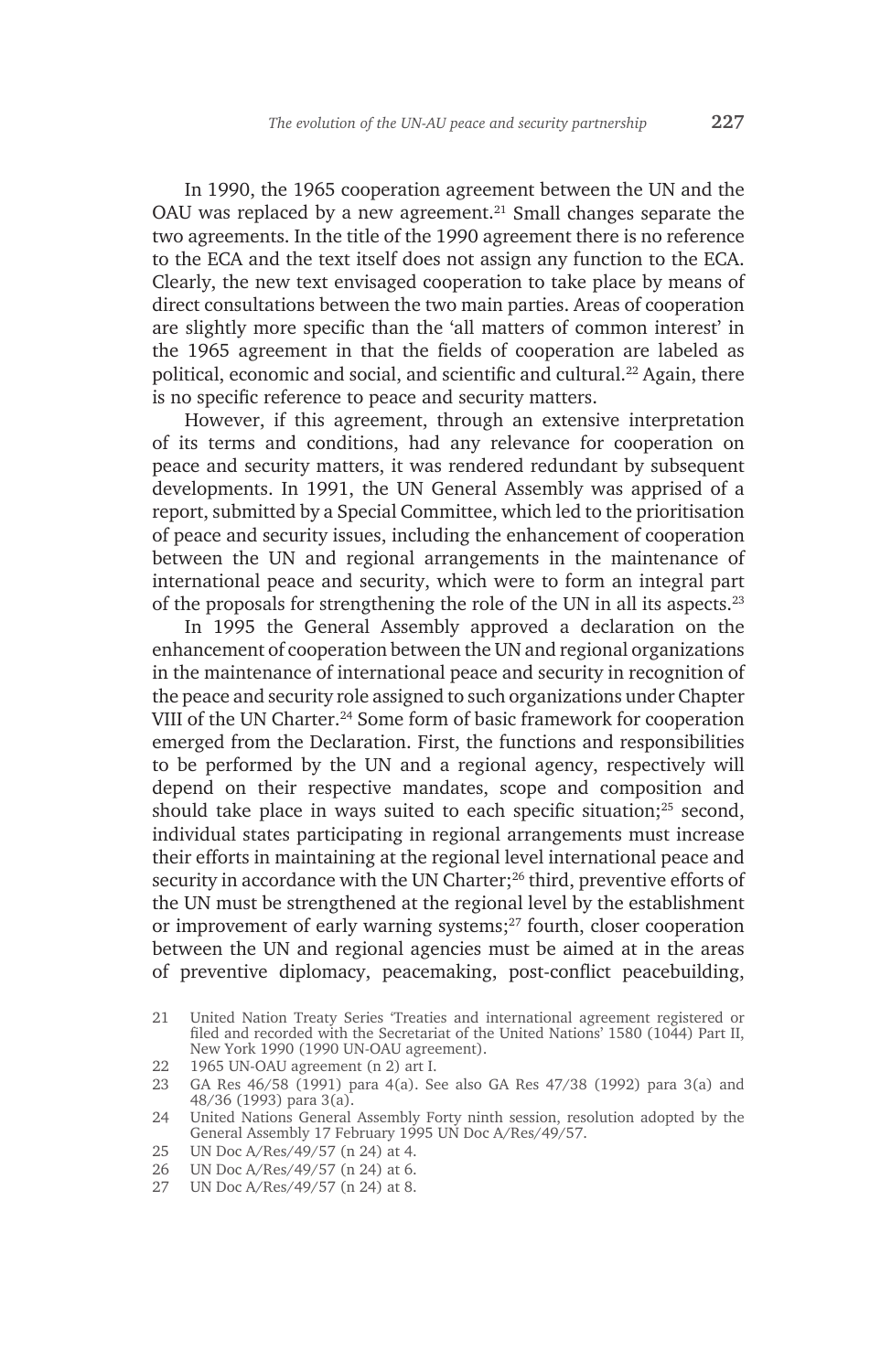and peacekeeping; and fifth, the UN Security Council must, where appropriate utilize regional arrangements for enforcement action pursuant to the Council's authorization.28

Against this background, a UN Secretary-General report in 1999 focused specifically on cooperation between the UN and the OAU.29 However, apart from mentioning the establishment of a UN trust fund for conflict prevention and peacekeeping and an OAU peace fund for building Africa peacekeeping capacities,<sup>30</sup> general statements on cooperation, consultation and exchange of information fill the rest of the report at the expense of concrete facts and outcomes. Between 2000 and 2002 a few General Assembly resolutions followed, calling for closer cooperation between the UN and the OAU in the area of peace and security and singling out the development of an early warning system, conflict prevention, peacekeeping, peacemaking, post-conflict reconstruction, and peace-building.31 By this time these resolutions had lost their significance for the OAU who was about to be replaced by the AU, but they still served as thematic instruments for the UN's future cooperation with the AU as successor institution.

#### *The AU era*

Unlike the OAU Charter, the 2000 Constitutive Act of the AU paid far more attention to peace and security issues which in no small measure emerged from the epic failures of both the OAU and the UN to prevent or stop the genocide in Rwanda in 1994, which a report on an inquiry into the actions of the UN described as 'one of the most abhorrent events of the twentieth century'.<sup>32</sup> While the inaction of the UN and some individual members, in particular the United States, France and Belgium, was scrupulously exposed in the report, the OAU's own investigation pleaded poverty, institutional weakness, lack of expertise and resources, and the organization's Charter rules on member state sovereignty and non-interference in internal affairs, which incapacitated the OAU's own Mechanism for Conflict Prevention, Management and Resolution, established in 1993, to effectively respond to the emergence of internal armed conflicts in Africa.<sup>33</sup> A telling assessment of peacemaking at the time in the OAU report is that

- 28 UN Doc A/Res/49/57 (n 24) at 1(d).
- 29 UN Doc A/54/484 (21 October 1999).
- 30 UN Doc A/54/484 (n 29) at 19.
- 31 GA Res 54/94 (28 January 2000); 55/218 (6 March 2001), especially para 6(a); 56/48 (23 January 2002) especially paras 5 and 8(a).
- 32 Report of the Independent Inquiry into the actions of the United Nations during the 1994 genocide in Rwanda, UNSC 'Letter dated 15 December 1999 from the Secretary- General addressed to the President of the security council' UN Doc S/1999/1257 at 3.
- 33 'Rwanda: The Preventable Genocide, International panel of eminent personalities' (Rwanda panel report), https://www.refworld.org/pdfid/4d1da8752.pdf (accessed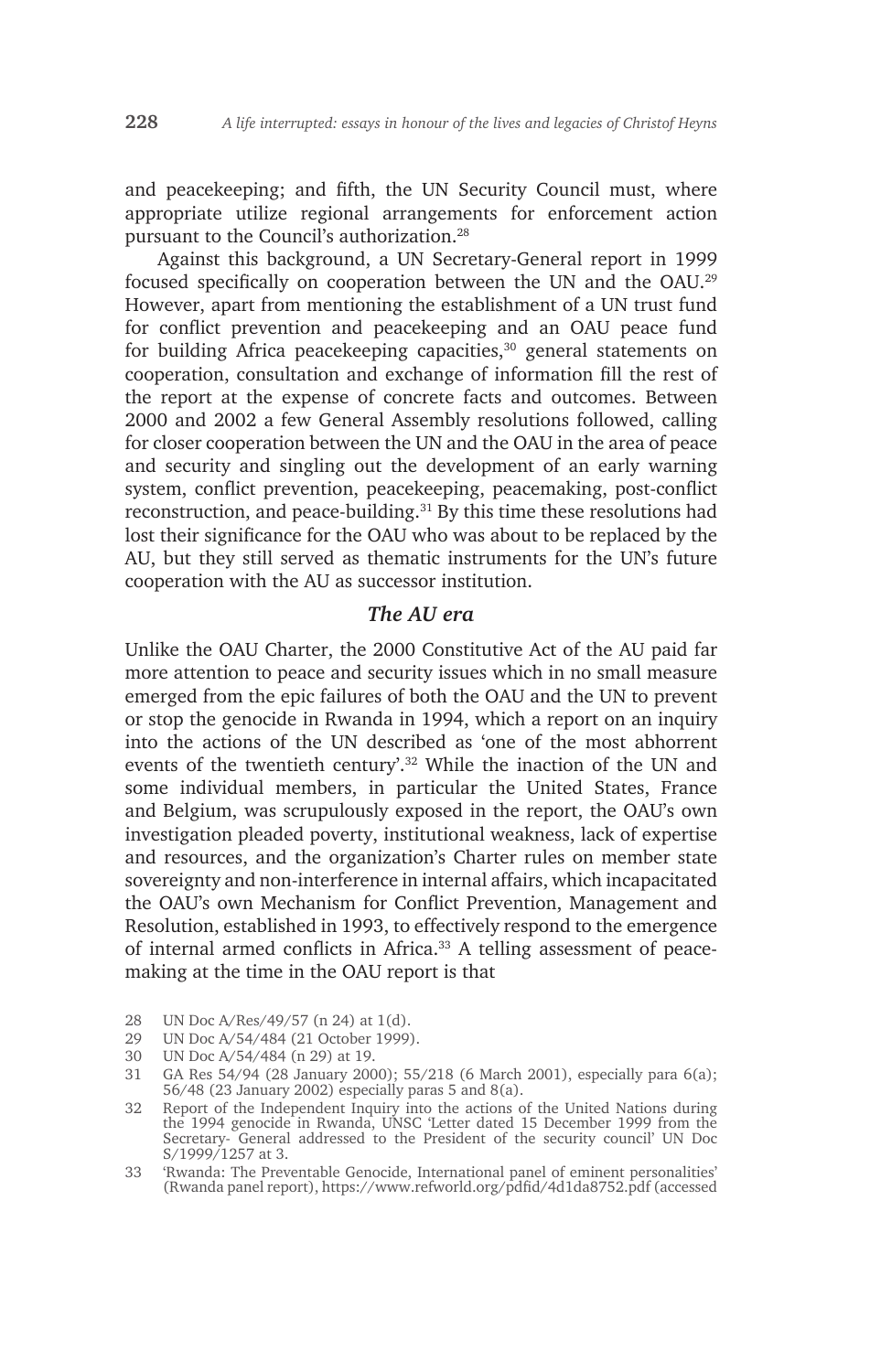much of the history of the 1990's is the story of well-meant initiatives, endless consultations, incessant meetings, commitments made and commitments broken. These frenetic activities reflected the real world of the OAU Secretariat, which has no capacity to make decisions independent of its members, to force any parties to do its bidding, or to punish anyone for ignoring its wishes. What the OAU can do is call meetings, hope the invited attend, facilitate agreements, and hope that the participants abide by their word.<sup>34</sup>

What the AU Constitutive Act achieved was at least the removal of the self-imposed limitations of the OAU Charter and the setting up of a peace and security architecture which signified a forward leap in thinking regarding the continental body's responsibilities when peace and stability are threatened in a member state. Clearly permissible now, as of right, are forceful interventions by the AU in a member state in the case of war crimes, crimes against humanity and genocide,<sup>35</sup> or when requested by a member to restore peace and security.<sup>36</sup>

Pursuant to article 5(2) of the Constitutive Act, the AU brought into being the AU Peace and Security Council whose powers and functions derive from the 2003 Protocol Relating to the Establishment of the Peace and Security Council (PSC Protocol). Mindful in the Preamble of the need to forge closer cooperation and partnership between the UN, other international organisations and the AU in the maintenance of peace and stability in Africa, the Council is envisaged as a standing decision-making organ for the prevention, management and resolution of conflicts. As such it is intended to function as a collective security and early warning arrangement, $37$  and hence, responsible for the prevention of conflicts, peace-making, peace-building and post-conflict reconstruction.38 Subject to authorisation by the Assembly of the AU, the Council will be entitled to resort to forceful intervention in a member state in the circumstances provided for in the Constitutive Act and pursuant to its own Protocol.<sup>39</sup>

The success of preventative action, sorely needed on the African continent, depends on the proper functioning of a continental early warning system. Such a mechanism is provided for in the Protocol,<sup>40</sup> which will be responsible for data collection and analysis in respect of developments on the continent and for recommending the best

16 August 2021) ch 11.

- 34 Rwanda panel report (n 11) at 19.
- 35 AU Constitutive Act art 4(h).
- 36 AU Constitutive Act art 4(j).
- 37 PSC Protocol art 2(1).
- 38 PSC Protocol arts 3(a) & (b) & 6, 7.
- 39 PSC Protocol art 4(j) & (k).
- 40 PSC Protocol art 12.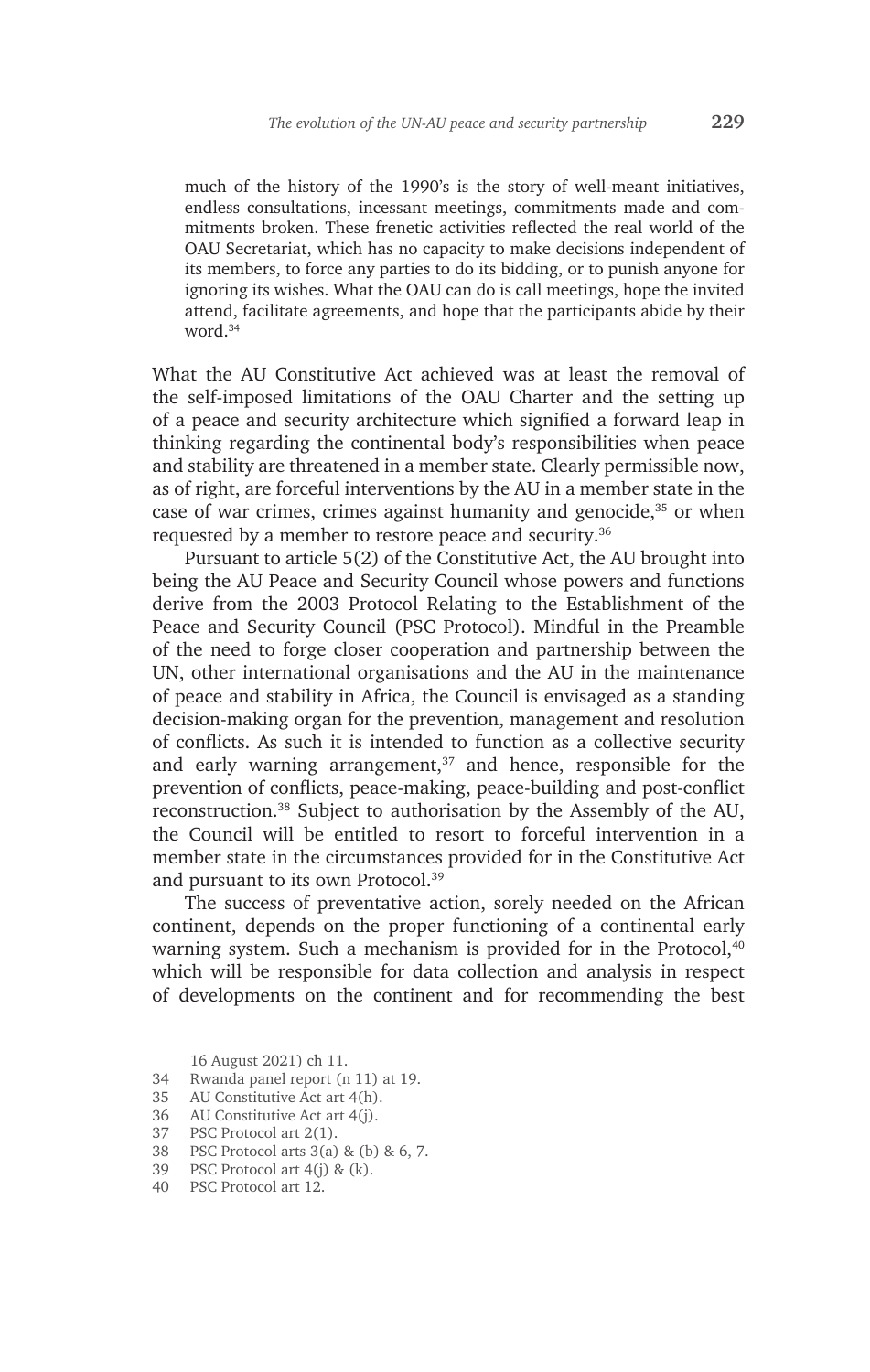course of action in response. In resolutions adopted following the establishment of the AU, the UN General Assembly, in requesting the UN to intensify its assistance for strengthening the institutional capacity of the AU, mentioned, in particular, assistance for the development of the AU's early warning system and for cooperation between the two organisations' early warning systems.41 In 2006, the AU, in an attempt to speed up the operationalization of its early warning system, adopted a framework to that effect<sup>42</sup> to ensure that the system will be fully operational by 2009.43 However, when in 2012, the system failed to provide early warning in the case of the military coups in Guinea-Bissau and Mali – both countries known for political instability and weak state institutions – questions were raised about the capacity of the AU and the international community to reliably prevent conflicts on the African continent. At the time, a roundtable discussion hosted by the International Peace Institute found that despite the framework proposals and recommendations for ensuring full operationalization of the system, the effectiveness of the system was still hindered by a limited capacity in terms of staff, expertise, material and technical equipment.44 Seemingly, this is only part of the problem. In 2017, the Institute for Security Studies reported that denialism plagued Africa's early warning system in that the Peace and Security Council turns a blind I to certain conflicts in Africa. This lack of political will is linked to negative reaction by countries which are the subject of early warning investigation and who do not shy away from lobbying their allies within the PSC to avoid being placed on the agenda, despite early warning alerts issued by the system.<sup>45</sup>

In concluding this section, the African Standby Force warrants mention as an integral part of the AU's peace and security architecture. Provided for in article 13 of the Protocol, the Standby Force is mandated to inter alia perform peace support and peace-building missions, intervene pursuant to articles 4(h) and (j) of the AU's Constitutive Act, and prevent conflicts from escalating. AU member states are obligated to establish standby contingents ready for deployment on

42 'Framework for the operationalization of the continental early warning system as adopted by governmental experts meeting on early warning and conflict prevention held in Kempton Park (South Africa)' 17-19 December 2006 (Kempton Park framework), https://www.peaceau.org/uploads/early-warning-system-1.pdf (accessed 18 August 2021).

44 International Peace Institute 'Preventing conflicts in Africa: early warning and response', https://www.ipinst.org/wp-content/uploads/publications/ipi\_e\_pub\_ preventing\_conflicts.pdf (accessed 18 August 2021).

<sup>41</sup> GA Res 57/48 (20 January 2003) para 7; 59/213 (3 March 2005) para 8.

<sup>43</sup> Kempton Park framework (n 42) at 30.

<sup>45</sup> 'South Africa Last month again placed the tricky issues around early warning on the agenda of the PSC', https://issafrica.org/pscreport/psc-insights/denialism-plaguesafricas-early-warning-system (accessed 18 August 2021).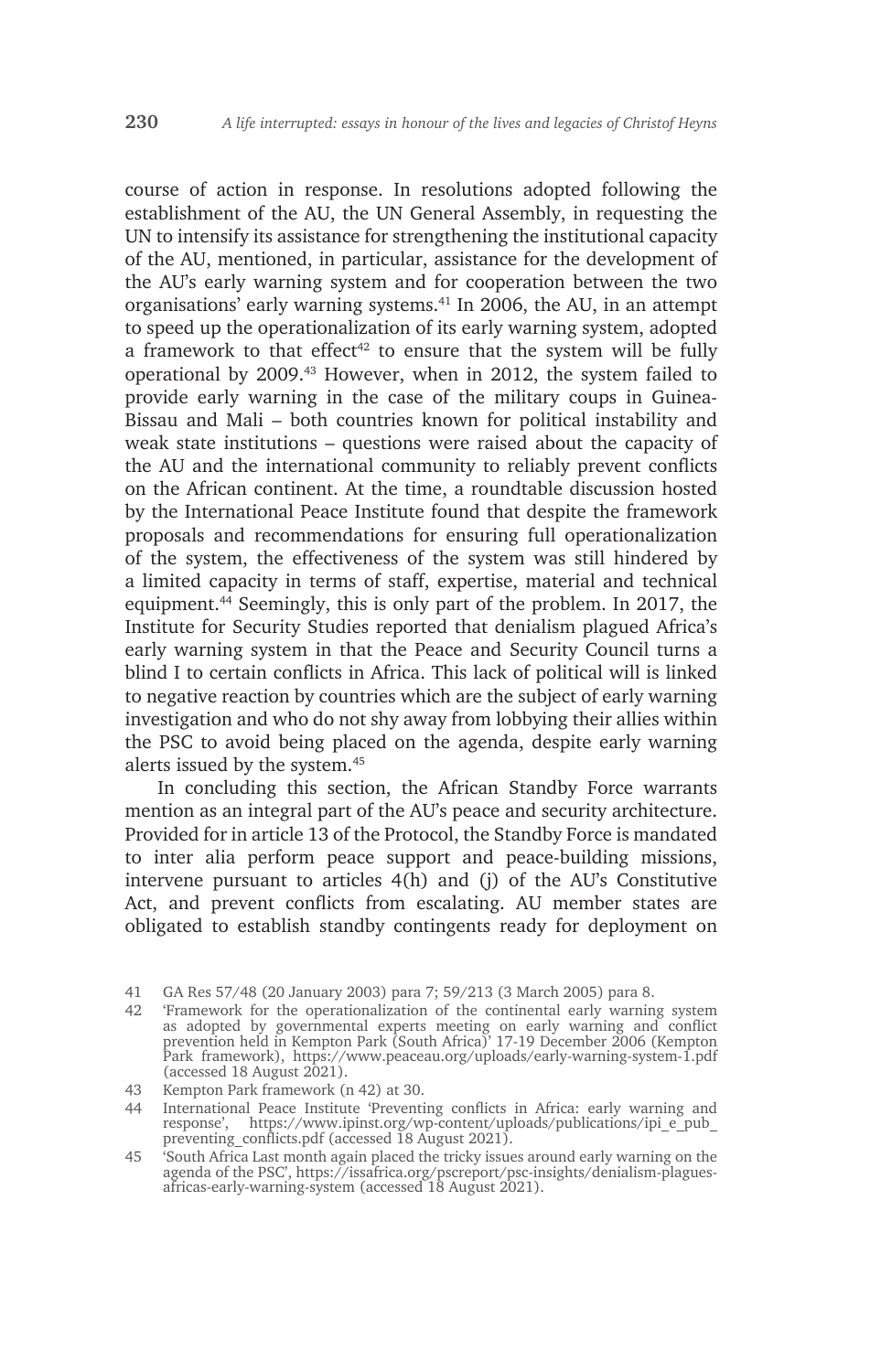request by the Peace and Security Council. The force was declared fully operational in 2016 although the subregions were still at different levels of readiness.46 However, the Force's deployment for purposes of peace enforcement and in the context of asymmetrical situations is still the subject of debate.

## **The subsidiarity issue**

Even under the OAU, the political and socio-economic integration of the African continent was an important objective.47 Under the AU this has assumed greater urgency and it is common cause that the achievement of the integration objective in terms of the AU Constitutive Act<sup>48</sup> is first and foremost dependent on the successful promotion of closer cooperation among the regional economic communities (REC's) and on defining the relationship between the AU and the REC's.

An important step in this direction was taken in 2008 with the adoption of the Protocol on Relations Between the AU and the REC's.49 Concerning peace and security, which falls within the scope of the Protocol,<sup>50</sup> the parties undertake to harmonize and coordinate their activities to ensure that these activities are consistent with the objectives and principles of the Union and those of the REC's, to ensure an effective partnership between them, and to determine the modalities of the relationship through a Memorandum of Understanding between the Union and the REC's.<sup>51</sup> A peculiar aspect of the Protocol is that the preamble identifies the need for defining the role of the Union and that of the REC's according to the principle of subsidiarity without clarifying what it means or referring to it again in the operative part of the Protocol.

<sup>46</sup> Institute for Security Studies 'Is the African standby force any closer to being deployed?', https://issafrica.org/iss-today/is-the-african-standby-force-any-closerto-being-deployed (accessed 18 August 2021).

<sup>47</sup> African Union Treaty Establishing the African Economic Community 3 June 1991 (Abuja Treaty).

<sup>48</sup> Constitutive Act arts 3(c) & 3(l).

<sup>49</sup> 'Protocol on relations between the African Union (AU) and the regional economic communities (RECS)' https://archives.au.int/bitstream/handle/123456789/1621/ Protocol\_Relations\_AU\_RECs\_E.pdf?sequence=1&isAllowed=y (accessed 19 August 2021). The following REC's are signatories to the Protocol: Economic Community of West African States (ECOWAS); Common Market of Eastern and Southern Africa (COMESA); Economic Community of Central African States (ECCAS); Southern African Development Community (SADC); Intergovernmental Authority for Development (IGAD); Community of Sahel-Saharan States (CEN-SED); and Eastern African Community (EAC). Although recognized by the AU, the Arab Maghreb Union is not a signatory to the Protocol. In 2019, a Draft Protocol to amend the 2008 Protocol emerged from the AU's 1st Mid-Year Coordination Meeting. The proposed changes are non-substantial and as far as could be established the 2019 version has not come into force and effect yet.

<sup>50</sup> PSC Protocol art 2.

<sup>51</sup> PSC Protocol art 30(1).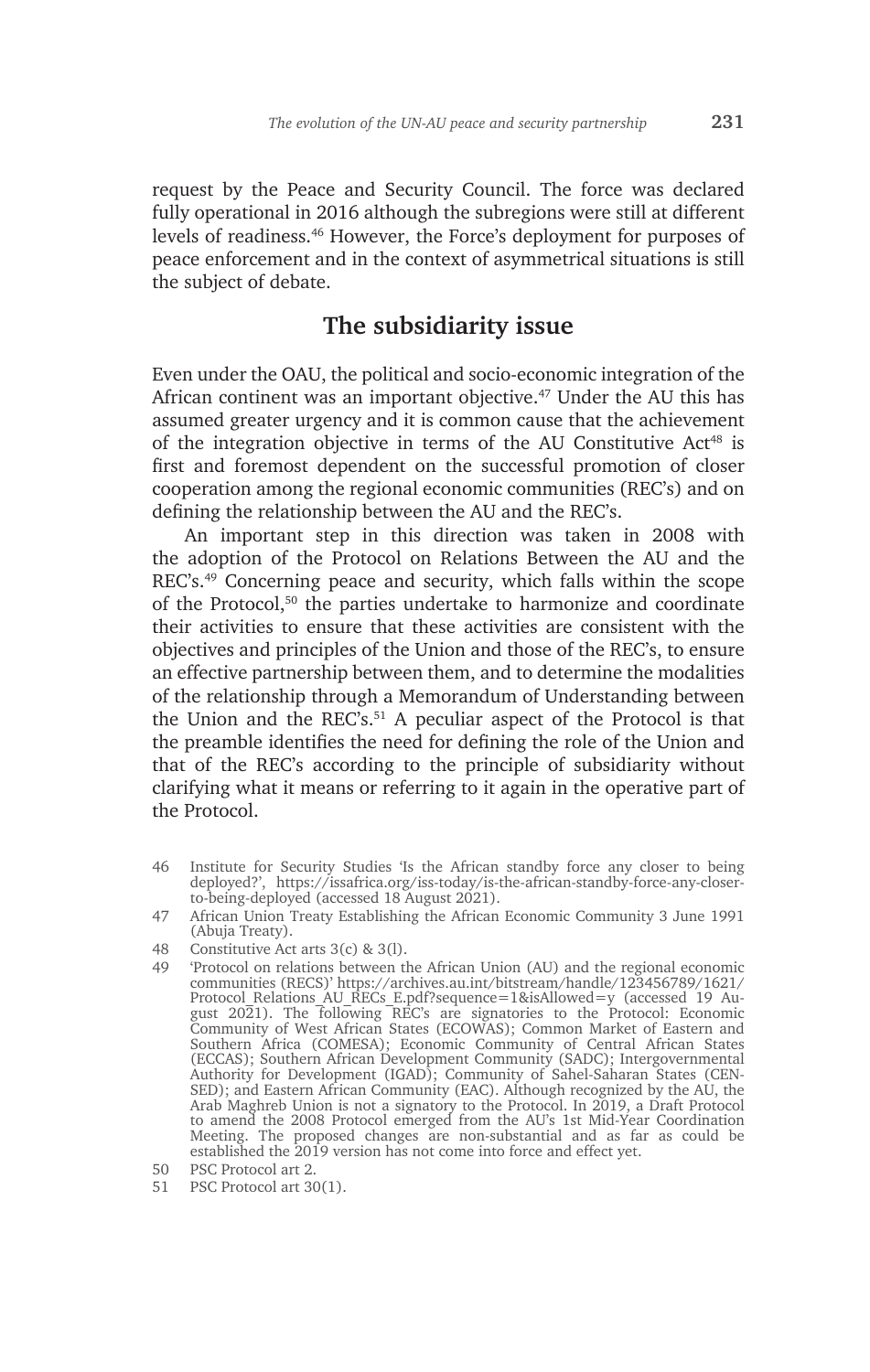According to article 16 of the Protocol establishing the AU Peace and Security Council, the AU has primary responsibility for peace and security in Africa. This position was confirmed, and its scrupulous observance accepted, in a 2008 Memorandum of Understanding between the AU and REC's on cooperation in the area of peace and security.52 At the same time the parties undertook to adhere to the principles of subsidiarity, complementarity, and comparative advantage.53 Without further clarity on the relationship between the AU's primary responsibility and the subsidiarity principle for instance, the division of labour between the AU and the REC's in the case of actual threats to peace and security is bound to end in confusion and dissent among the different actors on who should take responsibility for what.

It was only a decade later that the AU Assembly, at its 2018 extraordinary summit on institutional reforms, mandated the AU Commission to develop a proposal on an effective division of labour among the AU, REC's and member states 'in line with the principle of subsidiarity'.54 In 2020, at the 2nd Mid-Year Coordination Meeting of the AU, it was decided to postpone the finalization of the proposal to the 35th Ordinary session of the AU Assembly in 2022.

Pending this outcome there is also no guidance provided by the key instruments of those REC's with a clear peace and security mandate, such as ECOWAS and SADC; their silence on the primary function of the AU, and on the relationship between the AU and the REC's, may indicate that they view a crisis in one of their member states as falling exclusively within their jurisdiction. This would amount to a rigid application of the subsidiarity rule which usually denotes a differentiated division of labour, or decision-making power, between central and local authorities.

The peace and security dilemmas that could confront the AU and the REC's in the absence of a clear division of labour and clarity on the application of the subsidiarity principle, are illustrated by the Palma insurgency in northern Mozambique on 24 March 2021, which led to grave atrocities against civilians<sup>55</sup> committed by Islamic State-linked insurgents in Cabo Delgado. Responding to the incident the Chairperson of the AU Commission announced that the 'African Union Commission,

54 Assembly of the African Union, Eleventh Extraordinary Session 17-18 November 2018 Addis Ababa, Ethiopia Ext/Assembly/AU/Dec.1 (XI) at 54.

55 Amnesty International 'What I saw is death: war crimes in Mozambique's forgotten Cape', https://www.amnesty.org/en/wp-content/uploads/2021/05/AFR 4135452021ENGLISH.pdf (accessed 23 August 2021).

<sup>52</sup> 'Memorandum of understanding on cooperation in the area of peace and security between the African Union, the regional economic communities and the coordinating mechanisms of the regional standby brigades of Eastern Africa and Northern Africa' (MOU) art IV (i) & (ii), https://www.peaceau.org/uploads/mou-au-rec-eng.pdf (accessed 19 August 2021).

<sup>53</sup> MOU (n 52) art IV(iv).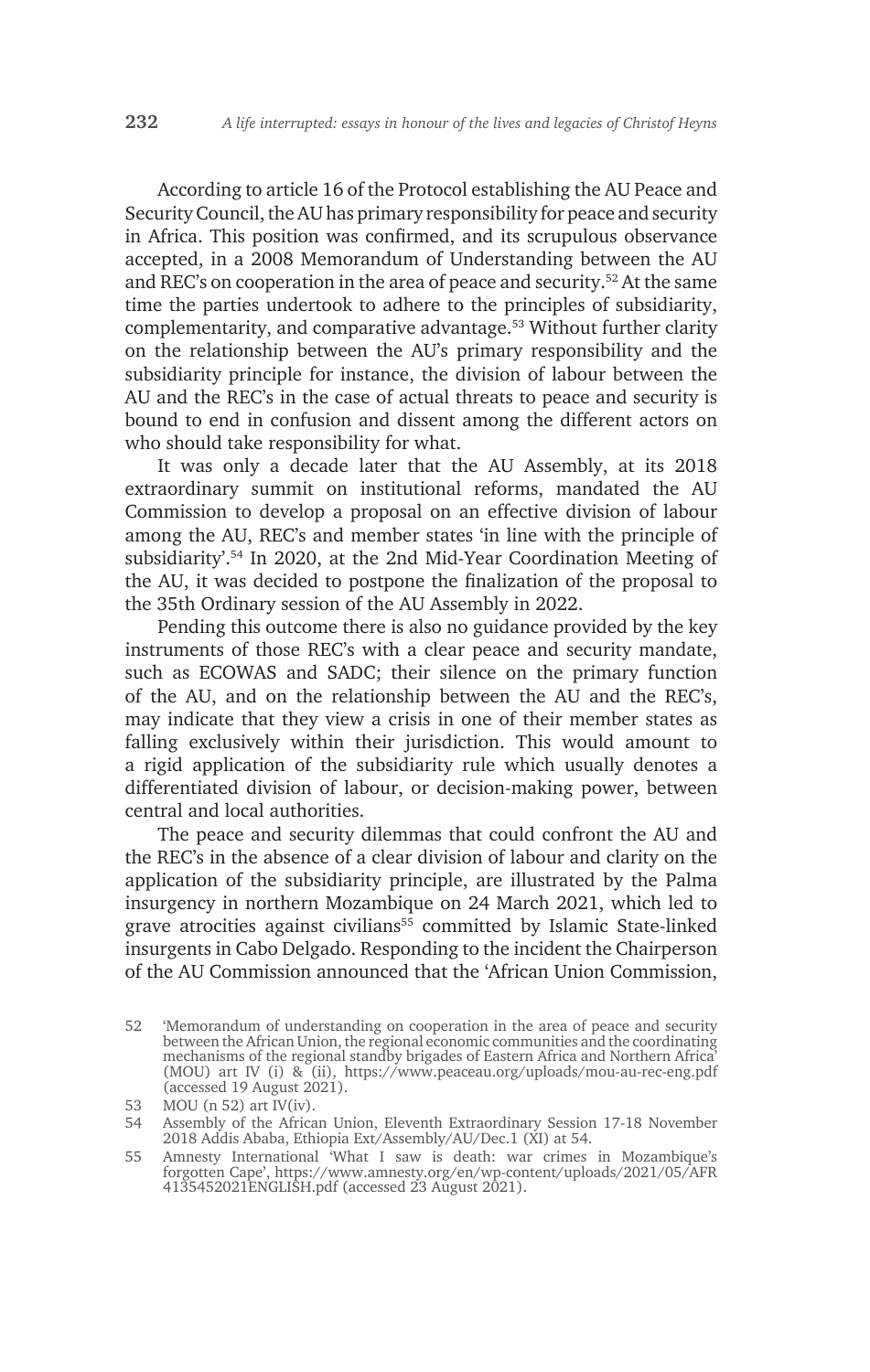through its relevant organs, stands ready to support the Region and its mechanisms to jointly address this urgent threat to regional and continental peace and security'.56 What followed this announcement was the usual AU paralysis, presumably caused by a misdirected belief that SADC would rush to the scene on the wings of Mozambican approval. But SADC was in no hurry, it only decided to respond with sending a technical team to Mozambique on 8 April,<sup>57</sup> and postponed an Extraordinary Meeting of the Ministerial Committee of the Organ on Politics, Defence and Security, scheduled for 28 April 2021, when the Committee were to deliberate a report of the technical team on the situation in Mozambique. Mozambique on the other hand, who failed to demonstrate the requisite political will to effectively deal with a fouryear-old crisis in the area, rejected, at least initially, military assistance from SADC on the basis of sovereignty, and chose, on what it termed the country's 'own terms and conditions' to make use of private military companies and other forms of bilateral assistance.<sup>58</sup>

Only some months after the insurgency, on 23 June 2021 at an Extraordinary Summit did SADC approve a mandate for the SADC Standby Force mission to be deployed in support of Mozambique to confront terrorism and acts of violent extremism.<sup>59</sup>

Seemingly, SADC's Regional Early Warning System also malfunctioned. Provided for in the 2001 SADC Protocol on Politics, Defence and Security Cooperation,<sup>60</sup> it was initiated in 2003 and officially launched in 2010. It could hardly claim that the March insurgency in Mozambique was unsuspecting or unpredictable. Since 2017, insurgent activities were gathering force in northern Mozambique and in May 2020, SADC was officially briefed by Mozambique on the security situation in the area, leading to the Extraordinary Organ Troika Summit calling on SADC member states to support Mozambique in its fight against terrorists and armed groups in some districts of

- 56 'Statement of Mr Moussa Faki Mahamat, Chairperson of the African Union commission, on the terrorist attacks in Mozambique', https://au.int/en/ pressreleases/20210331/statement-chairperson-terrorist-attacks-mozambique (accessed 20 August 2021).
- 57 'Communique of the extraordinary double troika summit of heads of state and government of the Southern African development community Maputo, Republic of Mozambique' 8 April 2021 at 8 https://www.sadc.int/files/5216/1789/4471/ Communique of the Extraordinarty SADC Double Troika Summit 8 April English.pdf, (accessed 23 August 2021).
- 58 Institute for Security Studies 'Limited legal options for SADC military action in Cabo Delgado', https://issafrica.org/iss-today/limited-legal-options-for-sadc-militaryaction-in-cabo-delgado (accessed 23 August 2021).
- 59 'Communique of the extraordinary summit of SADC head of state and government' Maputo, Mozambique 23 June 2021, https://www.sadc.int/files/3916/2446/8466/ Communique of the Extraordinary SADC Summit of Heads of State and Government 23 June<sup>-</sup>2021 -ENGLISH.pdf (accessed 23 August 2021).
- 60 SADC Protocol art 11(3)(b).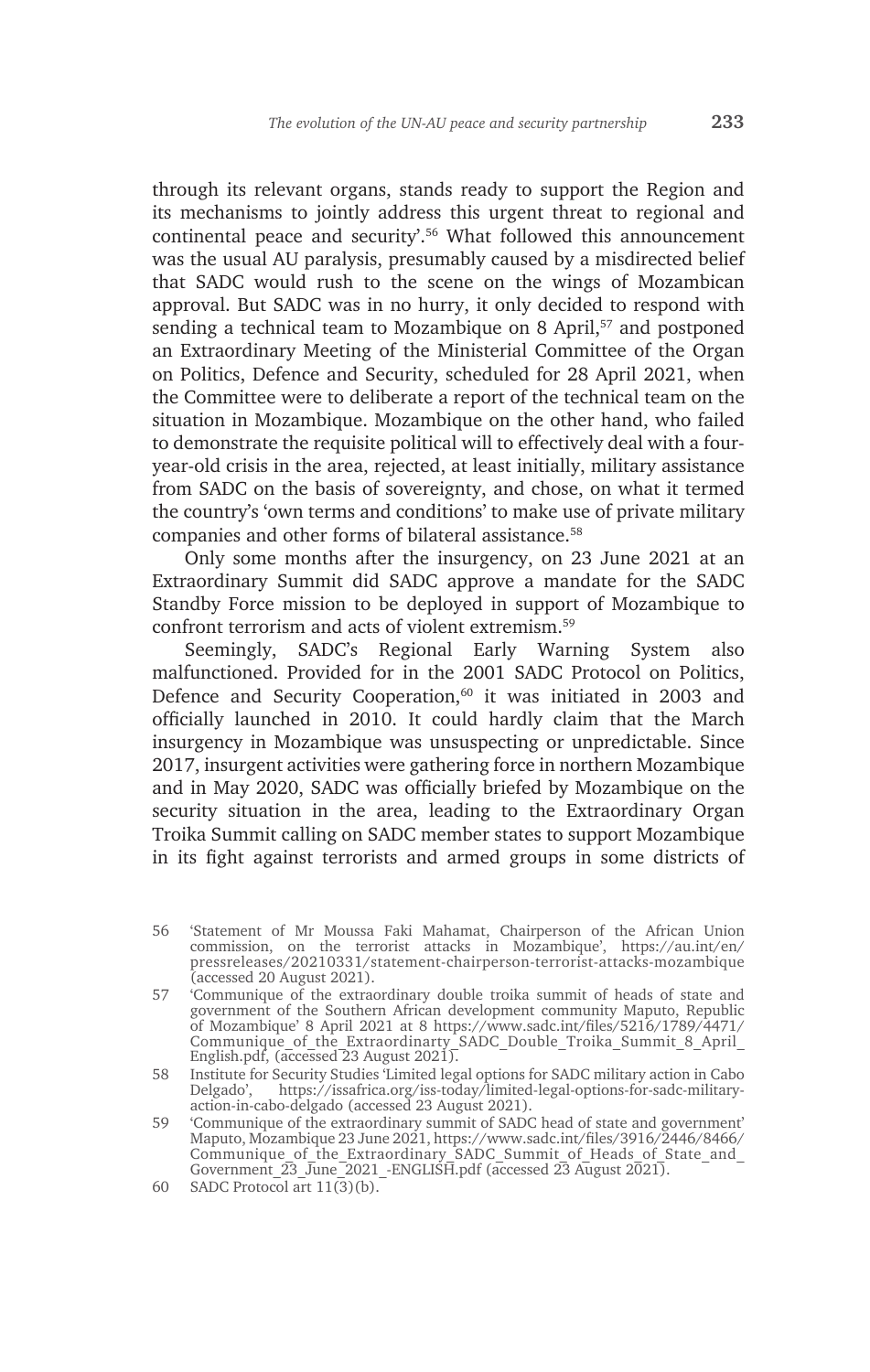Cabo Delgado.61 Moreover, an analytical report of the UN Sanctions Committee on developments in  $2020$ ,  $62$  forewarned of the acquisition by ISIL affiliates of enhanced capabilities, training and financial support in East Africa and their growing presence in the southern parts of Tanzania. This development, the report noted, coincided with attacks and the takeover of towns and villages in Cabo Delgado by means of sophisticated operational capabilities with the intent to expand operations into other areas using coordinated, simultaneous attacks in different localities. But it is not only SADC who has a case to answer. On the face of it, individual member states in the region, including Mozambique on whose territory it was taking place, were incapable of signalling an early warning and to marshal a credible response to the threat. There could be many reasons for this inaction, including Mozambique's inapt reliance on state sovereignty. Whatever the case, it brings into sharp focus the international law debate on the responsibility to protect and the commitments states have undertaken to comply with this responsibility at the adoption of the 2005 World Summit Outcome document.<sup>63</sup>

### **The Joint UN-AU Framework for Enhanced Partnership in Peace and Security**

Since the establishment of the AU, growing support emerged within the UN and the AU for closer cooperation and coordination in matters of peace and security. What necessitated this move were the complex security challenges posed by contemporary conflicts in Africa within equally complex political contexts which required a multifaceted response by international, regional and national stakeholders. As clearly stipulated in the Framework, the imperative for close coordination and cooperation in such circumstances must be based on the parties' 'respective comparative advantage and complementarity in peace and security, and burden-sharing on the basis of collective responsibility

<sup>61</sup> 'Communique of the extraordinary organ Troika plus Republic of Mozambique summit of heads of State and government Harare-Zimbabwe' 19 May 2020 at 6, 9, https://www.sadc.int/files/9315/8991/2199/Communique\_of\_the\_Extra ordinary SADC\_Organ\_Troika\_Summit\_held\_on\_19\_May\_\_2020.pdf <sup>--</sup> (accessed 23 August 2021).

<sup>62</sup> UNSC 'Letter dated 21 January 2021 from the chair of the security council committee pursuant to resolutions 1267(1999), 1989(2011) and 2253 (2015) concerning Islamic state in Iraq and the Levant (Da'esh), Al-Qaida and associated individuals, groups, undertakings and entities addressed to the President of the security council' 3 February 2021. UN Doc S/2021/68 at 38-41; 42-47.

<sup>63</sup> United Nations General Assembly (UNGA) 'Resolution adopted by the General Assembly on 16 September 2005' Sixtieth session 24 October 2005 GA Res 60/1 at 138, 139.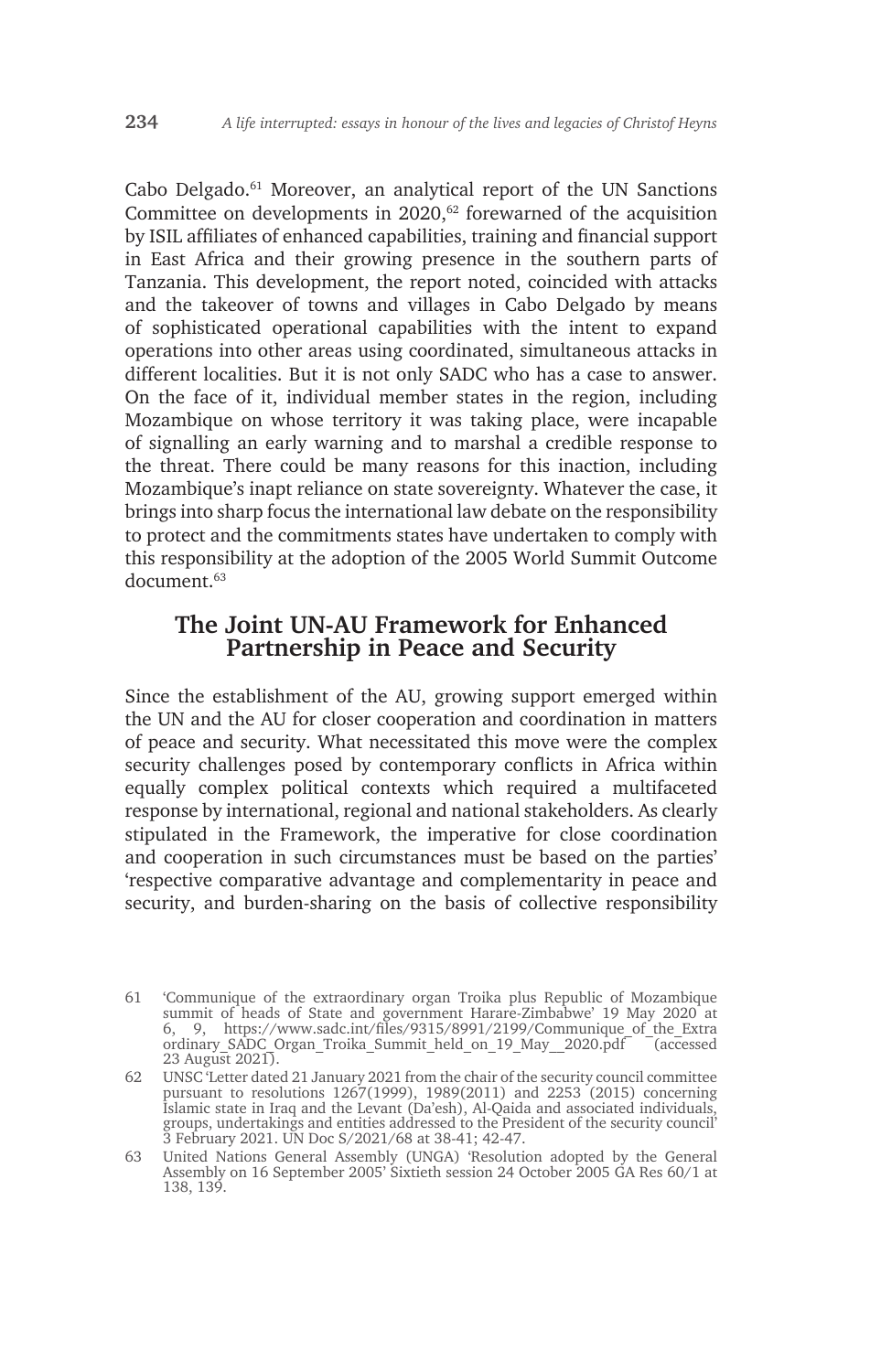to respond early, coherently and decisively to prevent, manage, and resolve violent conflict'.<sup>64</sup>

The focus areas jointly identified by the parties for collaboration in terms of the partnership are early warning and conflict prevention, engagement across the range of possible responses, i.e. mediation, peacekeeping, peace support operations, and peacebuilding, addressing the root causes of the conflict, and continuous review of the partnership.<sup>65</sup> Much of this is not new. Since the days of the OAU, these issues were repeatedly mentioned in UN documents and resolutions and they have assumed greater importance since the establishment of the AU in view of the organization's expanded peace and security mandate and the emergence of complex security threats and asymmetrical situations such as terrorism and organised crime on the continent.

Hailed as 'one of the most important relationships, particularly in the domain of peace and security', a UN Security Council requested $66$ assessment report in 2020<sup>67</sup> on the implementation of the joint Framework exposes the areas of tension and obstacles in collaboration which may cause the realization of the partnership's objectives a 'hard row to hoe', as the old saying goes. What follows are some of the main findings by the assessment team which are dealt with under the following categories as per the report.

#### *Evolution of the partnership*

While there was consensus that the partnership functioned as an important instrument for deepening cooperation between the UN Secretariat and the AU Commission on peace and security challenges in Africa, the assessment indicated that the need has arisen for focusing the implementation of joint efforts and initiatives at the country and regional levels.68 There was also evidence of instances of exemplary collaboration at the sub-regional level (REC's) where UN regional offices in west and central Africa have demonstrated a comparative advantage in the timely harmonisation of positions between the UN, the AU and

<sup>64</sup> United Nations-African Union Annual Conference 'Joint United Nations-African Union framework for enhanced partnership in peace and security' New York, 19 April 2017 (2017 UN-AU framework) https://unoau.unmissions.org/sites/ default/files/signed\_joint\_framework.pdf, 1 (accessed 24 August 2021).

<sup>65</sup> 2017 UN-AU framework (n 64) at 3 and further.

<sup>66</sup> UNSC 'Security council unanimously adopts resolution 2320(20160, welcoming cost-sharing proposal, stronger cooperation between United Nations, African Union' 7816th Meeting (AM) 18 November 2016 SC Res 2320 at 11.

<sup>67</sup> UNSC 'Letter dated 15 October 2020 from the Secretary-General addressed to the President of the Security Council' 16 October 2020 (Letter to SC President). UN Doc S/2020/1020 at 1.

<sup>68</sup> Letter to SC President (n 67) at 1.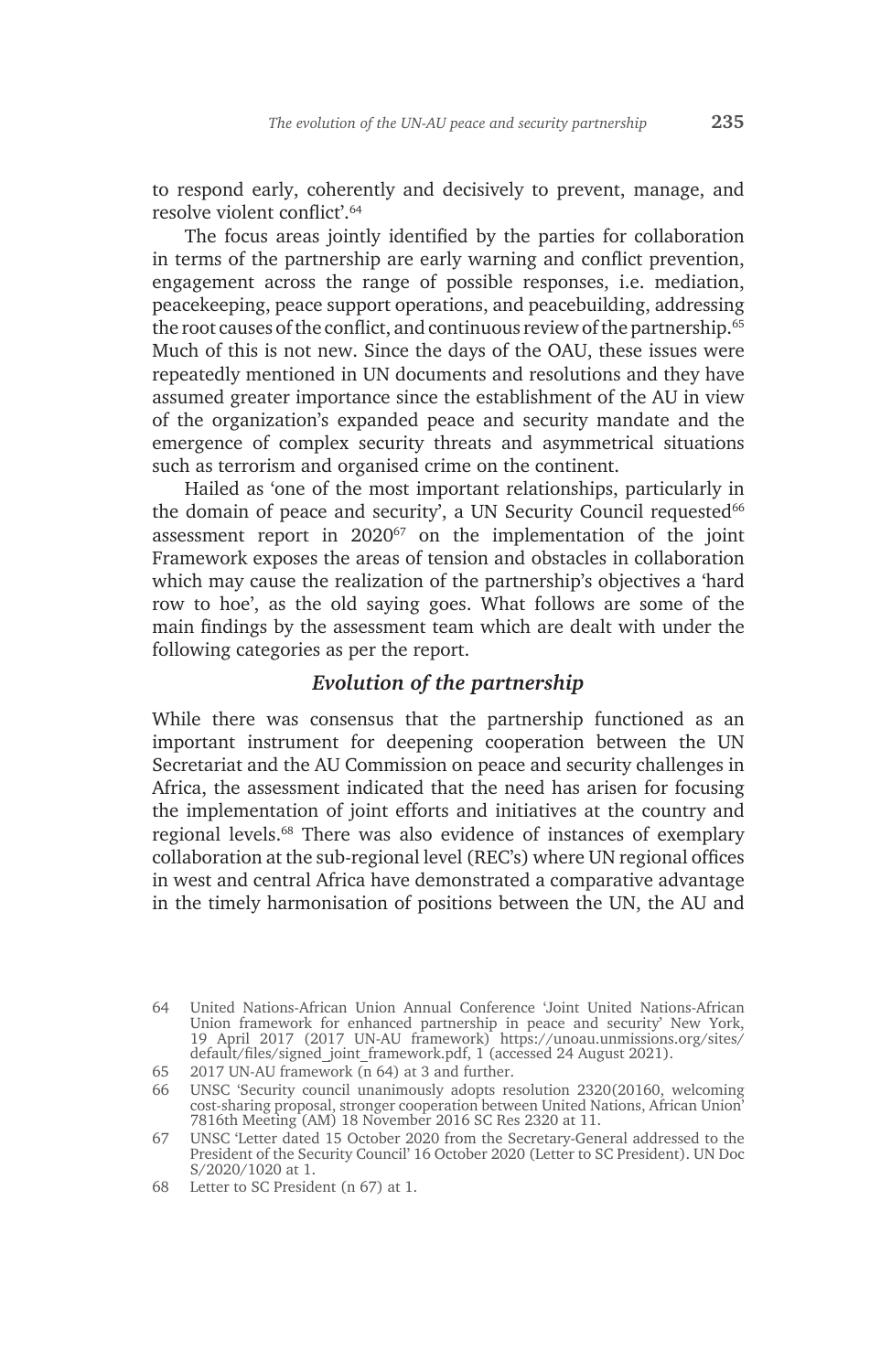the REC's69, which suggest that a decentralised approach has a better chance of making the UN-AU collaboration more effective.

While efforts at preventing conflict have failed, as is widely known, the assessment showed that the UN-AU collaboration in respect of peace support operations was effective in the deployment of such missions in countries such as Burundi, Darfur, Somalia, Mali and the Central African Republic.70 At the same time the report mentioned 'unprecedented challenges' the partnership faced in this regard and intimated that the challenges had to do with the lack of a general framework for joint planning, mandating compliance and oversight of AU peace support operations, as well as an increase in ad hoc security arrangements. These arrangements comprise coalitions of states making available military forces to stabilize conflict zones in sub-regions such as the G-5 Force in the Sahel, which will be dealt with later on, and the Multinational Joint Task Force to combat Boko Haram. Collective selfdefence coalitions of this kind operate outside regional frameworks and the assessment team voiced the following concerns: <sup>71</sup>

The assessment team affirmed that these coalitions posed particular challenges for the United Nations and the African Union as they operate largely in their own territories and have the potential to conduct cross-border operations in hot pursuit; were established outside of the geographical boundaries of the African Union regional standby force; were based on voluntary contributions, which challenged command and control by the United Nations or the African Union; and had no reporting or accountability to either the United Nations Security Council or the Peace and Security Council of the African Union, despite having been authorised by both.

In response to these concerns, it must be pointed out that the coalitions in question were established to counter security threats which neither individual states, nor the UN, AU or a REC could effectively get under control. And since they received the blessing of both the UN and the AU, command and control issues should have been resolved at the time of their establishment. More so, since the UN is familiar with command and control issues associated with multidimensional missions of which the UN Multidimensional Integrated Stabilization Mission in Mali72 is but one example; and in 2015, the AU Peace and Security Council put in place a number of structures to respect command and control and coordination of the activities of the Multinational Joint Task Force

<sup>69</sup> Letter to SC President (n 67) at 2.

<sup>70</sup> Letter to SC President (n 67) at 2.

<sup>71</sup> As above.

<sup>72</sup> Established pursuant to UNSC 'Resolution 2100 (2013)' adopted by the Security Council at its 6952nd meeting, 25 April 2013. SC Res 2100.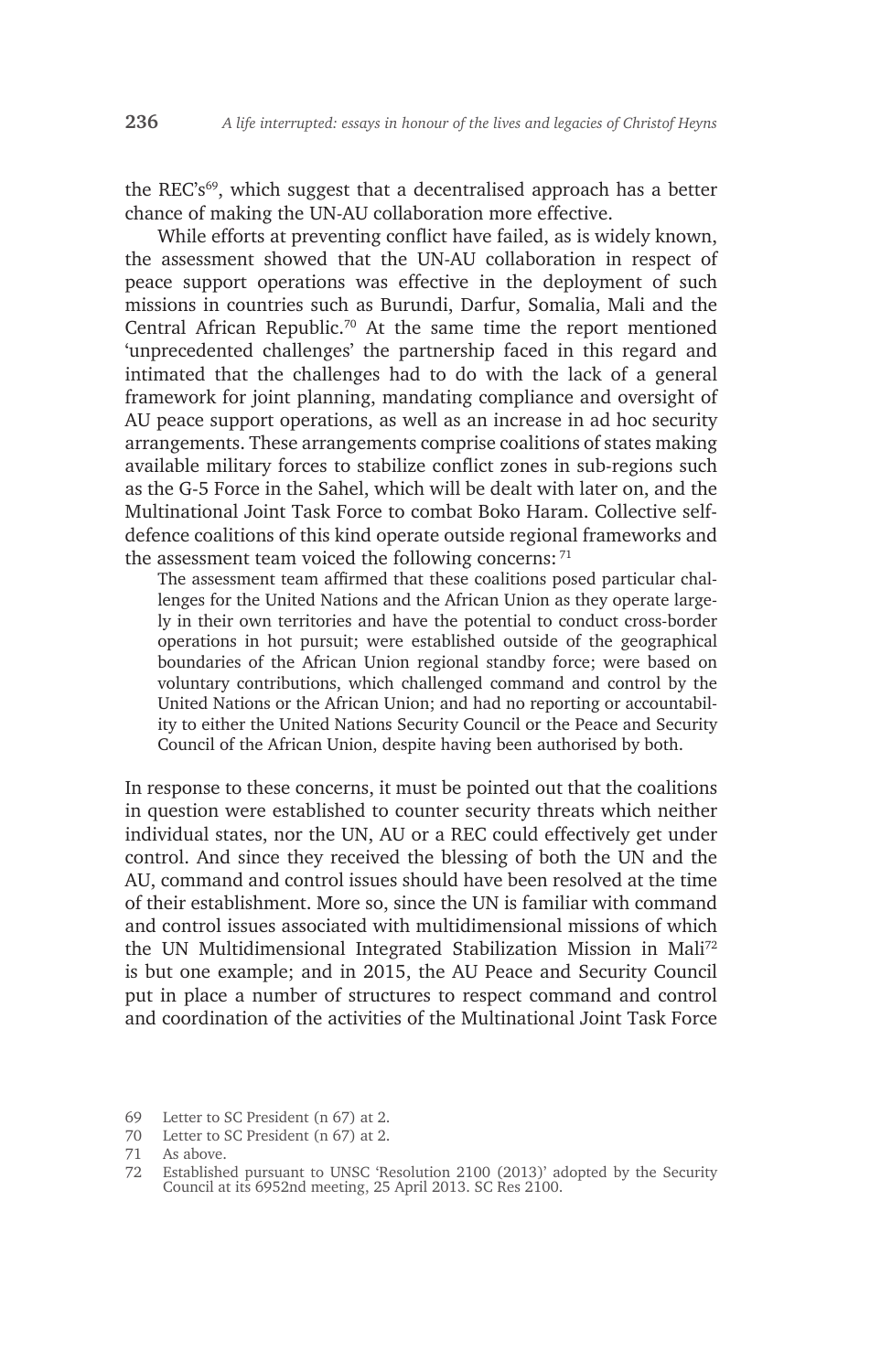(MNJTF),73 established for conducting military operations against Boko Haram.

#### *Key factors affecting the partnership*

This is arguably the more important and revealing part of the assessment report, especially if some reading between the lines and behind the diplomatic language is applied.

The report starts off by affirming that the UN-AU partnership 'was affected by several structural factors and organizational culture' and noted that 'despite a decade of discussions and annual meetings' the engagement between the two organizations 'still had room for improvement', and that the challenges 'centred on the working methods governing the engagements' of the UN Security Council and the AU Peace and Security Council.<sup>74</sup> The resultant differences, the report noted, were 'rooted in mutual misperceptions regarding the roles and responsibilities' of the two Councils, and a 'perceived disregard for the views of the Peace and Security Council'.75

We also learn that achieving strategic convergence between the two Councils is not only difficult but may even 'continue to affect the cooperation between the two organizations' and that joint operations to prevent and respond to conflict 'is complicated by ambiguity over the application of the principle of subsidiarity' between the two organizations and the AU's REC's.76 Peacebuilding is another affected area. In this instance the report mentioned a lack of joint integrated analysis and planning which is undermining the coherence of multilateral peacebuilding efforts and frustrated the expectations of the AU in respect of playing a more prominent role in peacebuilding.<sup>77</sup> Whether the AU has the capacity for a more prominent role in peacebuilding is of cause an entirely different issue.

The remedial action recommended by the assessment team provides further evidence of what weighs down on achieving the objectives of the partnership. Only some will be alluded to. In the case of conflict prevention, cooperation and collaboration between regional desks at UN Headquarters and UN regional offices, REC's mechanisms and the AU Commission were still failing expectations, which the assessment team addressed by recommending the establishment of more fully fledged UN regional offices to facilitate prevention and mediation efforts.78

74 UNSC (n 67) at 3.

<sup>73</sup> African Union Peace and Security Council 'Communique' 489th Meeting , Addis Ababa, Ethiopia, 3 March 2015 AU Doc PSC/PR/2.(CDLXXXIX) at 15.

<sup>75</sup> As above.

<sup>76</sup> As above.

<sup>77</sup> As above.

<sup>78</sup> UNSC (n 67) at 5.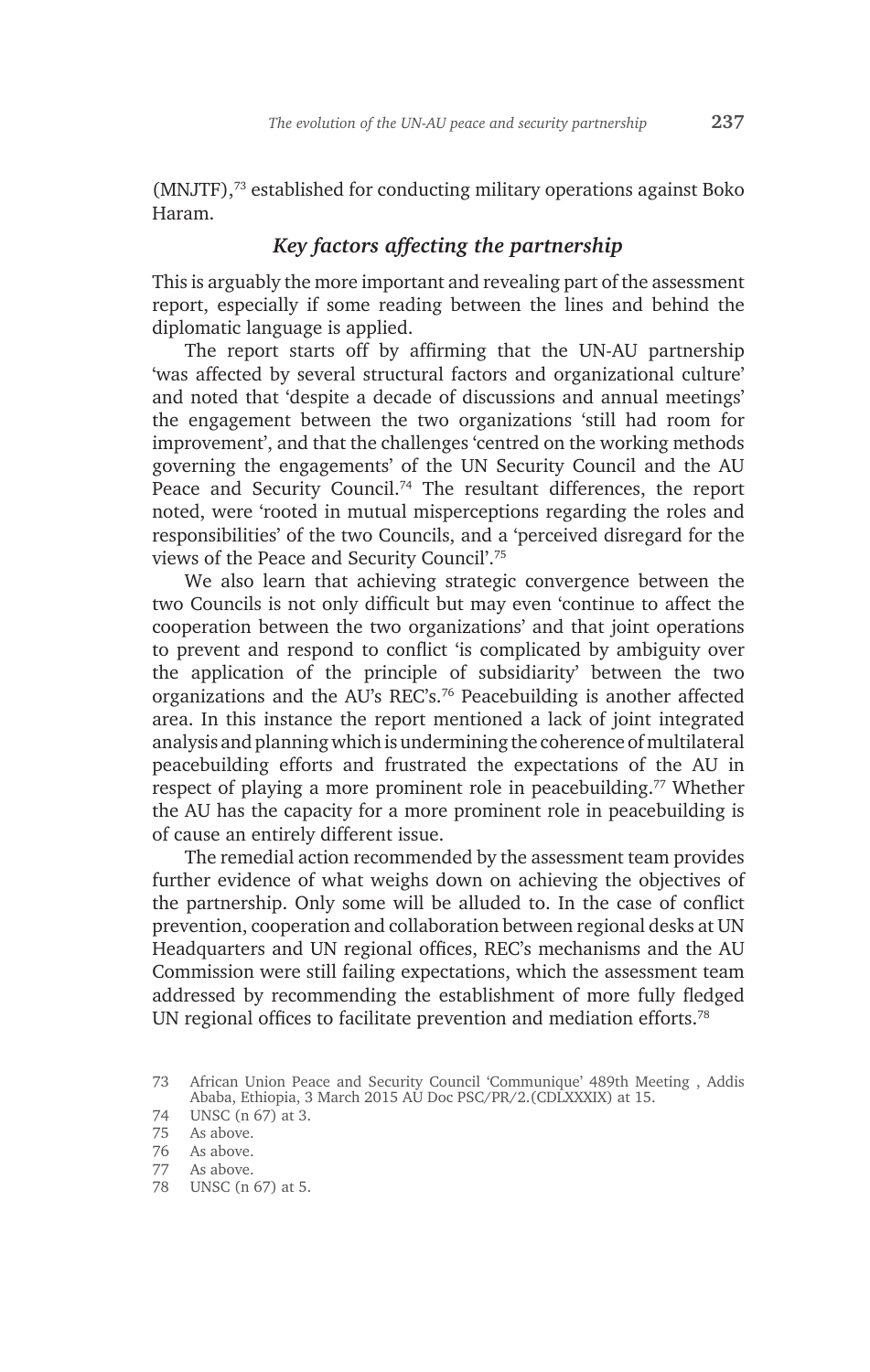In making peace support missions more effective a support model was recommended which would enable the UN to be a partner as well as a service provider for AU peace support operations. Additional requirements were the development of consultative decision-making, financial management, AU adherence to compliance frameworks in respect of international humanitarian law, human rights, and troop discipline, and assistance to the AU in the development of policies and strategic guidance on the conduct of peacekeeping operations and predeployment planning and training requirements to ensure adequate operational readiness and command and control.79

On the evergreen subsidiarity issue the assessment team recommended a clear and predictable application of the subsidiarity principle to be facilitated by including the heads of REC's in UN-AU high level meetings and engagement by the UN with both the REC's and the AU to ensure cohesion and adequate coordination.<sup>80</sup>

The above factors and other circumstances affecting the implementation of the partnership are on the one hand the result of unresolved issues concerning the mandate of the AU in the context of its relationship with the REC's and individual AU members as far as peace and security are concerned. On the other they are a function of the dynamics of the relationship between the UN and the AU. In this instance commentators have pointed out that the relationship is defined by an 'overriding tension' as a result of the 'fundamentally unequal' situation between the two organizations as regards their 'powers, authority, resources and political status'.<sup>81</sup> While under the UN Charter the UN Security Council is also entitled to claim a primary responsibility for peace and security in the world, which may add to the tension, the argument that the AU feels up to the task as a result of its 'growing political legitimacy and agency position … as a driver of the continent's peace and security agenda', 82 is not unproblematic.

In reality, there is simply no credible evidence that the AU has arrived at this point. Whether by design or default, the initiative, it seems, has shifted to the REC's, individual AU members and in some instances even to coalition forces on the continent. Take for instance AU Assembly decision 677 of January 2018 adopted at the 30<sup>th</sup> AU Summit. On the agenda for discussion at the time were conflicts or crises in Somalia, Sudan/South Sudan, the DRC, CAR, Burundi, Guinea-Bissau, Mali, the Lake Chad Basin (Boko Haram), Côte d'Ivoire, and Libya. Except for the

<sup>79</sup> As above.

<sup>80</sup> As above.

<sup>81</sup> D Forti & P Singh 'Toward a more effective UN-AU partnership on conflict prevention and crisis management' International Peace Institute. 1 October 2019 at 3, https:// www.ipinst.org/2019/10/effective-un-au-partnership-on-conflict-prevention (accessed 30 August 2021).

<sup>82</sup> As above.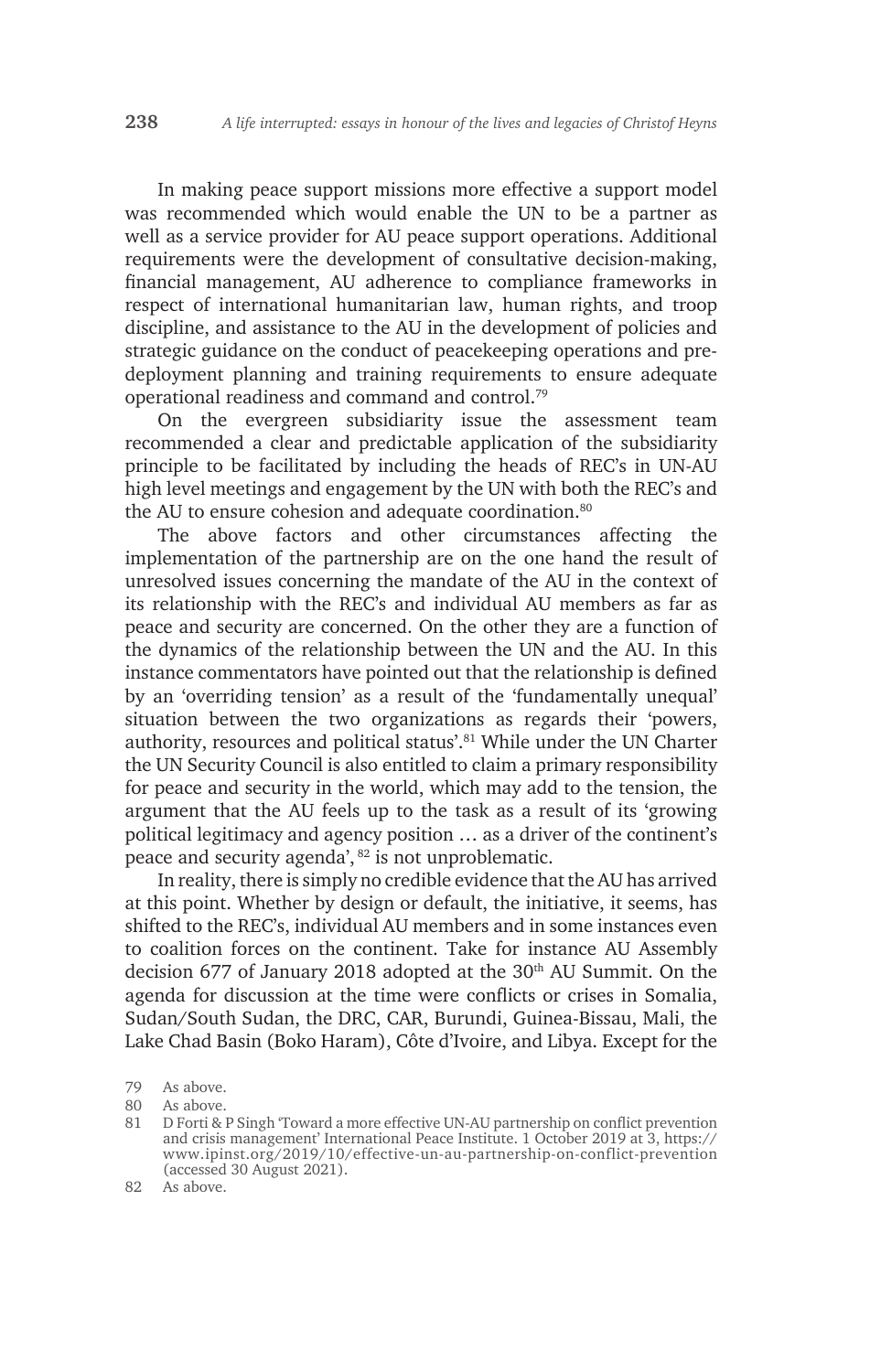first two, the AU played no clear leading role in any of the others. So, while on paper its agency position as a driver of the continent's peace and security agenda may be unambiguous, in real conflicts and crises a disparate picture emerges. What is becoming increasingly evident is that the AUPSC is experiencing a gradual loss of influence and credibility on the continent partly because its peace and security prerogative has become contested by the interventions of individual states, bilateral arrangements and parallel multilateral operations and partly because the subsidiarity issue remains unresolved.83 As long as this situation prevails the peace and security mandate of the AU will depend on unpredictable and opportunistic ad hoc arrangements or interventions at the expense of what the UN-AU partnership is all about, namely a systematic, effective and results-oriented collaborative effort in conflict management, from early warning to post-conflict reconstruction.

## **Lessons from three case studies**

The case studies in this section were selected for various reasons. Firstly, the countries involved and/or the regions in which they are located have histories of political tension and instability and experienced a fragile or deteriorating security situation; secondly they are characterised by weak state institutions and deficient law enforcement capabilities; thirdly, service delivery is poor as a result of a lack of economic resources, endemic corruption and inadequate infrastructure; fourthly, government legitimacy is contested as a result of the marginalisation of certain groups, human rights abuses, and/or election fraud; fifthly, they all require a reconfigured political dispensation; and sixthly they all invited a multidimensional conflict solution strategy involving the UN and an assortment of regional arrangements.

#### *Mali and the Sahel*

In January 2012, Tuareg rebels $84$  took control by force of northern Mali and in March of the same year the democratically elected Malian government was ousted by a military coup.<sup>85</sup> The instability that ensued, worsened an already problematic situation, creating what commentators refer to as a 'regional conflict system' or an 'archetypal conflict ecosystem'.86 This was hardly surprising; the Sahel suffered

<sup>83</sup> Forti & Singh (n 81) at 5.

<sup>84</sup> This was the fourth Tuareg rebellion. Following independence from France in 1960, the first three Tuareg and Arab rebellions by the north against the south occurred in 1963, 1991, and 2006, respectively. On this history see G Chauzal and others 'The roots of Mali's conflict' 2015, https://www.clingendael.org/sites/default/files/ pdfs/The\_roots\_of\_Malis\_conflict.pdf, (accessed 22 September 2021) at 8-11.

<sup>85</sup> Chauzal and others (n 84) at 10 and further.

<sup>86</sup> SA Zyck & R Muggah 'Conflicts colliding in Mali and the Sahel', http://doi.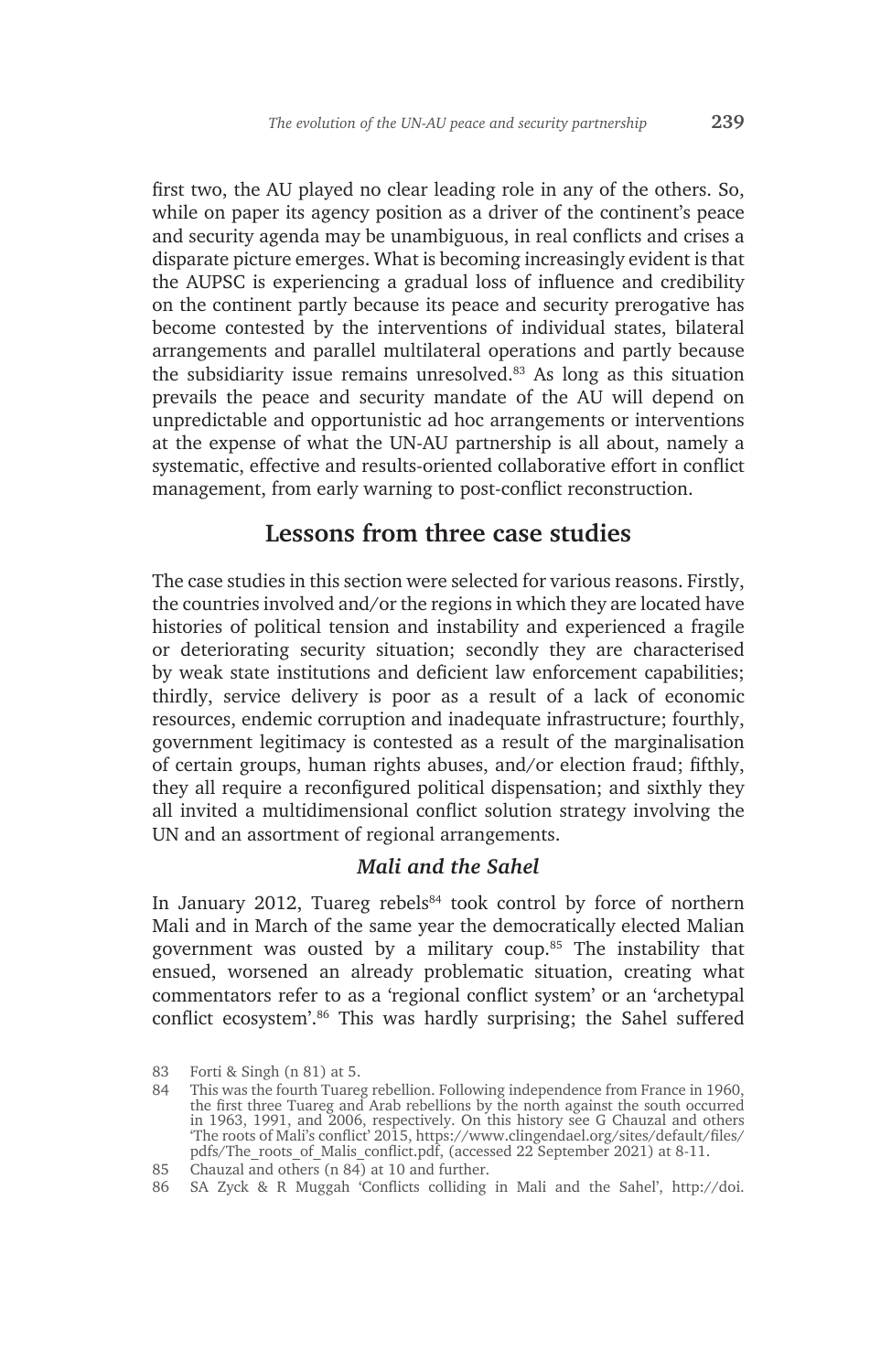longstanding political, economic and humanitarian vulnerabilities as a result of corrupt, underperforming and weak state institutions, environmental degradation, and a deteriorating security and law enforcement situation exploited by criminal networks, marauding armed bands, and terrorist groups, a situation that was significantly aggravated by the aftereffects of the 2011 Libyan crisis.<sup>87</sup>

Presumably concerned about the domestic consequences of a deteriorating security situation following the Tuareg insurgency and subsequent developments, the transitional authorities of Mali, on 18 September 2012, requested a UN authorized deployment under Chapter VII of the UN Charter of an international military force to assist the armed forces of Mali to recover the occupied regions in the north.<sup>88</sup> A month later, ECOWAS endorsed its Strategic Concept for the Resolution of the Crisis in Mali which was adopted by the AU PSC on 24 October 2012. This was followed by an ECOWAS authored, and an AU PSC endorsed Joint Strategic Concept of Operations for the International Military Force and the Malian Defence and Security Forces in November 2012.89

This formed the basis for considering a regional request for, and authorising the deployment, by the UN Security Council acting under Chapter VII of the UN Charter, of an African-led International Support Mission in Mali (AFISMA) in December 2012.<sup>90</sup> AFISMA was given a broad mandate, namely to assist in rebuilding the Malian defence and security forces, in recovering areas in the north under the control of terrorists and extremist armed groups, in protecting the civilian population, and in the delivery of humanitarian assistance.<sup>91</sup>

Before long this mandate became a poisoned chalice for ECOWAS and the AU and was, not surprisingly, passed back to the UN. Originally, AFISMA was scheduled to begin executing its mandate in September 2013, more than a year and a half after the insurrection in Mali. But unexpected southward advances by rebels in January 2013 and a

org/10.5334/sta.bf (accessed 22 September 2021). UNSC 'Resolution 2056 (2012)' Adopted by the Security Council at its 6798th meeting, on 5 July 2021. S/RES/2056.

- 87 For a more comprehensive account of the root causes of the crisis in Mali and the Sahel see World Peace Foundation, African Politics, African Peace, https:// sites.tufts.edu/wpf/files/2017/07/Mali-brief.pdf (accessed 9 September 2021). See also UNSC 'Resolution 2085 (2012)' Adopted by the Security Council at its 6898th meeting, on 20 December 2021. SC Res 2085 (2012) preamble: '*Remaining seriously concerned* over the insecurity and the significant ongoing humanitarian crisis in the Sahel region, which is further complicated by the presence of armed groups, including separatist movements, terrorist and criminal networks, and their increased activities, as well as the continued proliferation of weapons from within and outside the region that threaten peace, security, and stability of States in this region'.
- 88 SC Res 2085 (n 87) Preamble.

- 90 SC Res 2085 (n 87) at 9 and further.
- 91 As above.

<sup>89</sup> As above.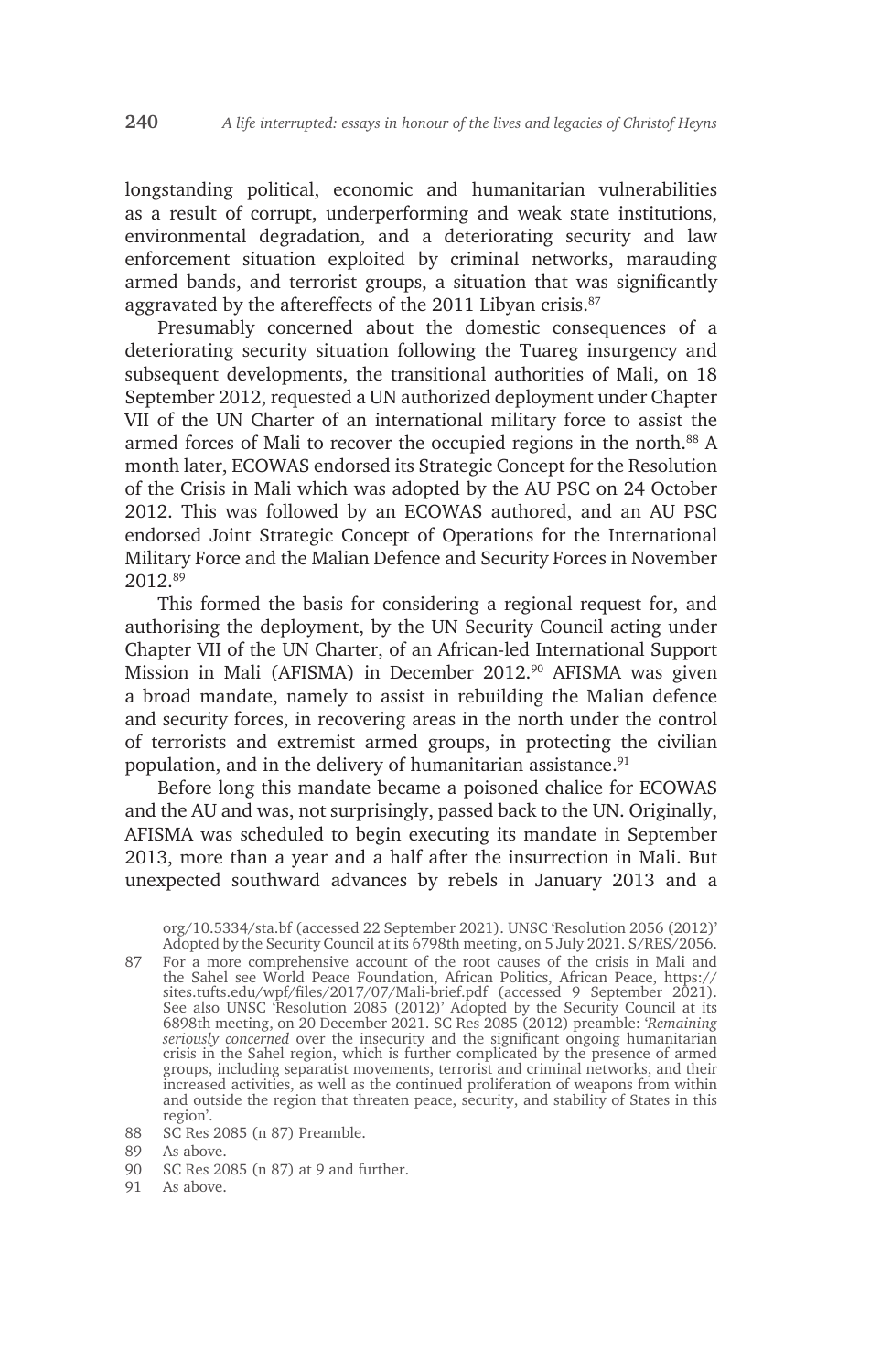subsequent Malian government request for military assistance from France, the former colonial power, caused ECOWAS to hastily assemble a military contingent from the sub-region for immediate deployment. On 11 January French troops arrived and succeeded, with the assistance of AFISMA, to repel the southward move of the rebels and to regain control of occupied territories.

It is not inconceivable that the AFISMA initiative was a windfall for the Security Council in the form of an opportunity to avoid the establishment of a UN mission in response to the request by the Malian transitional authorities referred to earlier. However, if there were any feelings of relief among the members of the Security Council, they were short lived. Barely four months after AFISMA's establishment, the ECOWAS Commission, supported by the AU, on 7 March 2013, requested the transformation of AFISMA into a United Nations Stabilization Mission. On 25 April 2013, the Security Council acceded to this request and established the United Nations Multidimensional Integrated Stabilization Mission in Mali (MINUSMA).92

The request for AFISMA's transformation into an UN-led multidimensional mission is hardly surprising. The complexity of the situation in Mali and the larger Sahel region and the obstacles to be overcome simply exceeded the capacity of both ECOWAS and the AU. In particular is this the case with the post-conflict rebuilding part of the mandate assigned to AFISMA. The AU, and for that matter the sub-regional communities such as ECOWAS, has never succeeded in developing an effective post-conflict peace-building capacity beyond mere policy frameworks and recommendations. This is despite the fact that already in 2006, recognizing that responses to post-conflict situations in the past remained fragmented and ineffectual, the AU developed a comprehensive policy on post-conflict reconstruction and development (PCRD) with the objective to consolidate peace and prevent a relapse of violence; address the root causes of the conflict; fast track planning and implementation of reconstruction activities; and enhance complementarities and coordination between and among diverse actors.<sup>93</sup> In 2014, the then chairperson of the AU Peace and Security Council (PSC), in addressing an open session of the PSC on enhancing AU efforts in implementing its post-conflict reconstruction and development policy, stated that the policy is still underpinned by capacity deficits and limited resources, that the policy needs to be translated into concrete programmes, and that the African Solidarity Initiative, which is responsible for the mobilization of resources within

<sup>92</sup> UNSC (n 72) 7. See also UNSC (n 3) 53-57.

<sup>93</sup> Peace, dignity and equality on a health planet, www.un.org/en/africa/osaa/pdf/ au/policy\_postconflict\_dev\_reconstruction\_2006.pd at 3 (accessed 2 October 2018).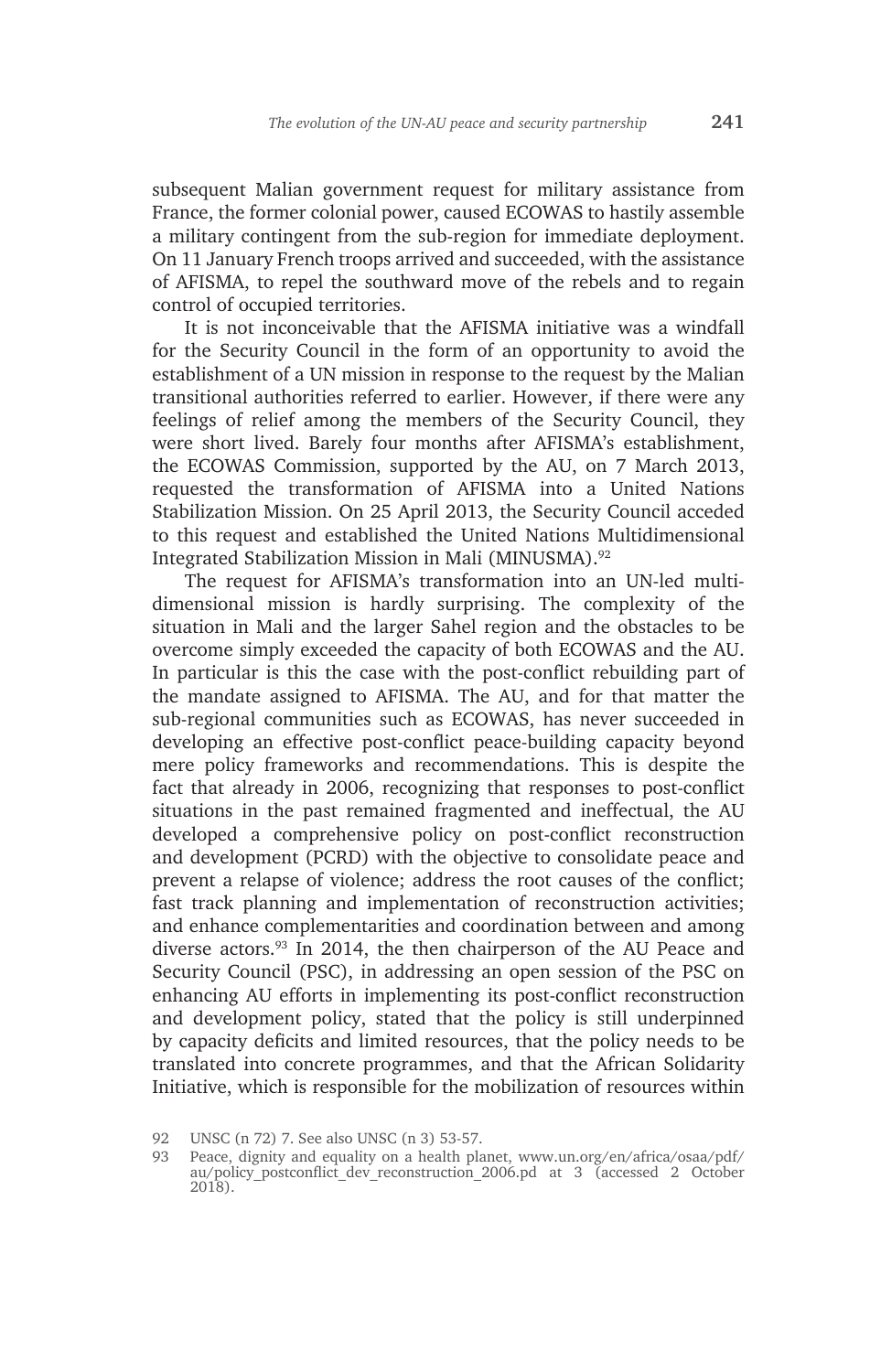Africa in support of post-conflict reconstruction, remains weak.<sup>94</sup> In 2017, during the AU Peace and Security Council's  $670<sup>th</sup>$  meeting on 22 March 2017, the Council acknowledged that its PCRD dimension remains the weakest link within the implementation processes of both the African Peace and Security Architecture (APSA) and the African Governance Architecture (AGA).<sup>95</sup>

Not much has changed since the 2017 meeting. A communique adopted by the AU PSC on 23 October 2020 merely reiterated the need to redouble efforts for the implementation of the AU's postconflict reconstruction and development (AU-PCRD) policy and for the immediate and full operationalization and capacitation of the long-awaited AU-PCRD Centre<sup>96</sup> in Cairo.<sup>97</sup> In August 2021, the AU Commission deployed an assessment mission to Cairo to prepare for the official launch of the Centre, which, according to the Egyptian Foreign Ministry, would become a reality before the end of 2021.98

What the Mali situation has also illustrated is that the continental and REC early warning systems were unreliable to anticipate let alone prevent conflicts. This is despite the fact that their operationalization came under review already in 2006 by AU member states and representatives of REC's which included the Community of Sahel and Sahara States and the agreement reached at the time that the AU Commission must take all necessary steps to ensure that the continental early warning system is fully operational by 2009.<sup>99</sup>

- 94 Statement by Mull S Katende, Ambassador/Permanent Representative of Uganda and Chairperson of the PSC for the month of June 2014 'Open session of the peace and security council of the African Union (PSC) on emhasising African Union efforts in implementing post-conflict reconstruction and development in Africa' http://www.peaceau.org/uploads/open-session-of-the-peace-and-security-councilof-the-african-union.pdf (accessed 2 October 2018). See also https://issafrica. org/pscreport/addis-insights/spotlight-on-post-conflict-reconstruction-anddevelopment-in-africa (accessed 3 September 2021).
- 95 'The 670th meeting of the peace and security council, an open session dedicated to the theme: post-conflict reconstruction and development(PCRD) in Africa', https://reliefweb.int/report/world/670th-meeting-peace-and-security-councilopen-session-dedicated-theme-post-conflict (accessed 3 September 2021). See also S Ncube 'Collective security since an agenda for peace: implications for regional security in Africa' unpublished LLD thesis, University of Johannesburg, 2017 at ch 8.
- 96 The decision to establish the Centre was already taken in 2011. See Assembly/AU/ Dec.35 (XVI), January 2011.
- 97 African Union Peace and Security Council 957TH 'Communique' Meeting Addis Ababa, Ethiopia 20 October 2020. AU Doc PSC/PR/Comm. (CMLVIII).
- 98 African Union commission undertakes an assessment mission to Cairo, Egypt, to prepare for the official launch of the African Union centre for post-conflict reconstruction and development' 30 August 2021 available at https://reliefweb. int/report/world/african-union-commission-undertakes-assessment-mission-cairoegypt-prepare-official (accessed 4 September 2021).
- 99 'Framework for the operationalization of the continental early warning system as adopted by governmental experts meeting on early warning and conflict prevention held in Kempton Park (South Africa)' 17-19 December 2006 available at https:// www.peaceau.org/uploads/early-warning-system-1.pdf (accessed 4 September 2021).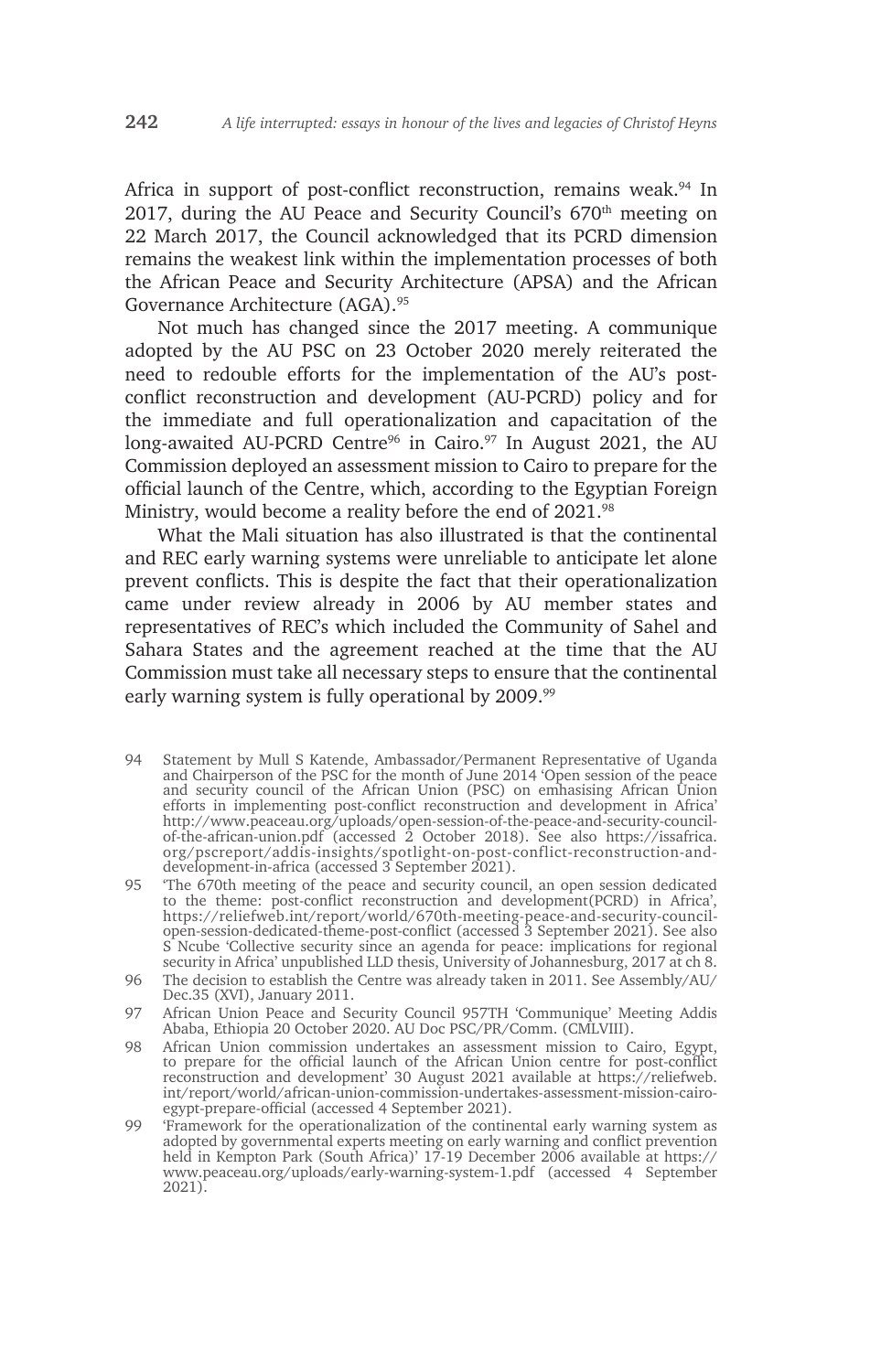Following the establishment of MINUSMA, the role of the AU, and for that matter also ECOWAS, became obscure. Some clarity on the AU's own perceived role emerged from a letter dated 7 March 2013 circulated by the AU Commissioner for Peace and Security to the UN Secretary-General with an adopted revised concept of operations for AFISMA.<sup>100</sup> There it was stated that the AU PSC was of the view that the soon to be established UN operation (MINUSMA) should be given a 'peace enforcement mandate' with the objective to restore the authority of the Malian government over its entire territory, which would also mean the dismantling of the terrorist and criminal networks in the north. Equally important, according to the letter, was for the UN mission to support the 'critical political role' of ECOWAS and the AU, which, apparently, has demonstrated 'exemplary dynamism in the management of the crisis in Mali'.101 What this means is anybody's guess.

In any event, from the revised strategic objectives carved out for AFISMA it is evident that once MINUSMA becomes operational AFISMA would step into a supporting role for the Malian Defence and Security Forces and the Malian authorities to restore state authority, preserve Mali's national unity and territorial integrity, protect the civilian population, reduce threats by terrorists and criminal networks, and assist with the implementation of the political roadmap.102 Since all these objectives would eventually fall under the mandate of MUNISMA, the part AFISMA would play, and actually played, remains a mystery. Noteworthy is that the achievement of objectives of the revised concept of operations was made subject to certain assumptions, such as the continued provision of funding, training and equipment by AU member states and international partners.<sup>103</sup>

The ambiguity about the AU's role in Mali as the continent's primary peace and security agency deepened when in 2017 the G5 Sahel Joint Force, involving Burkina Faso, Mali, Mauritania, Niger and Chad, was formed to conduct cross border join military operations to bring a deteriorating security situation under control. The G5 Force was mandated by a resolution<sup>104</sup> of the constituent countries' Heads of State who also expected a clear mandate from the AU as well as from the UN which never materialized.

<sup>100</sup> UNSC 'Letter dated 15 March 2013 from the Secretary-General addressed to the President of the Security Council' 15 March 2013 S/2013/163.

<sup>101</sup> UNSC (n 100) at 2.

<sup>102</sup> UNSC (n 100) at 7.

<sup>103</sup> UNSC (n 100) at 8 para 12.

<sup>104</sup> Resolution No 00-01/2017 Relative a la Creation d'une Force Conjointe du G5 Sahel (6 February 2017) available at https://www.g5sahel.org/wp-content/ uploads/2017/04/images\_Docs\_Resolutions\_force\_conjointe\_\_05\_02\_20171.pdf  $(\text{accessed } 4 \text{ September } 2021).$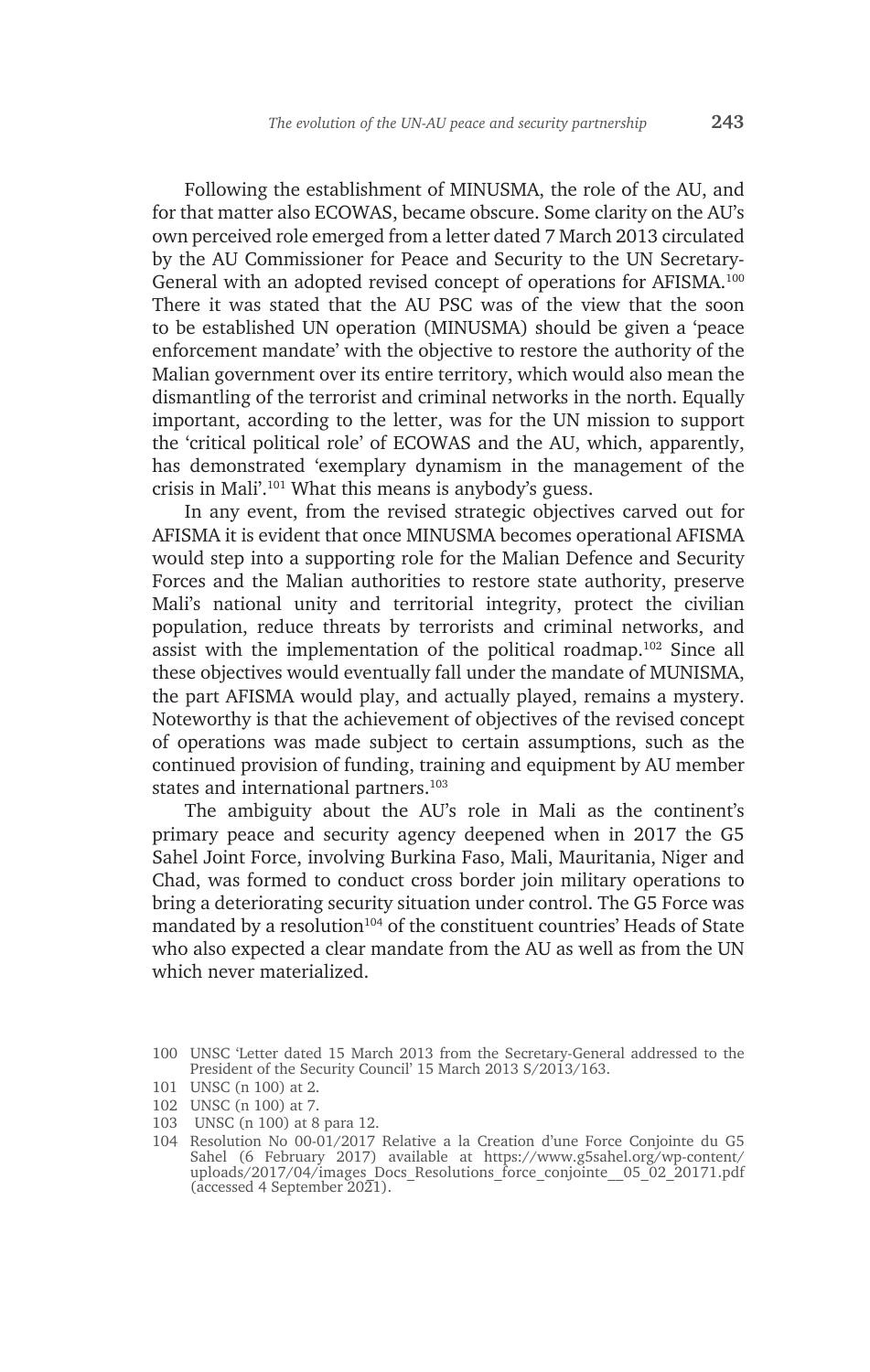On 13 April 2017 the African Union Peace and Security Council endorsed the formation of the G5 Sahel Joint Force<sup>105</sup> and in June 2017, the UN Security Council *welcomed* this initiative and urged the G5, the French forces and MINUSMA to ensure adequate coordination of their operations within their respective mandates.<sup>106</sup> It also soon became clear that the French forces and the G5 were relied upon to assist MINUSMA to fulfill its mandate especially in regard to the security aspects thereof.<sup>107</sup> Presumably, these developments signaled the voluntary departure of the AU and ECOWAS from a state of affairs which the UN Security Council continues to classify as a threat to international peace and security as a result of the continued deterioration of the political, security and humanitarian situation in Mali.<sup>108</sup> A clear indication of this are the post-2017 applicable Security Council resolutions which contain no references to the AU or ECOWAS anymore while relying heavily on the assistance of the G5 Sahel Force, the French forces and the European missions in Mali.<sup>109</sup>

#### *The DRC*

Since 2010, UN peacekeeping in the DRC, especially in the eastern parts of the country faced a daunting task. Continuing cycles of violence fuelled by a multitude of rebel forces with shifting alliances and assisted by powerful neighbours such as Rwanda and Uganda in a security vacuum left by ineffective and weak state institutions exposed civilians to gross human rights and international humanitarian law violations with impunity, causing civilian mortality rates to reach staggering proportions. To respond to these challenges and others, such as the illicit exploitation and trade of natural resources and trafficking of arms, the UN Security Council realised that a new phase of the conflictridden DRC's transition towards peace consolidation would require a strong partnership between the UN and DRC government. This resulted in the establishment, under Chapter VII of the UN Charter, of the United Nations Organization Stabilization Mission in the DRC (MONUSCO).<sup>110</sup>

105 African Union Peace and Security Council 'Communique' 679th Meeting, Addis Ababa, Ethiopia 13 April 2017. AU Doc PSC/PR/Comm.DCLXXIX (13 April 2017). This development originated from the Nouakchott process launched in March 2013 by the countries in the region and consolidated in an implementation plan to address the political and security situation in the region during a first summit of the participating countries that took place in December 2014.

106 UNSC ' Resolutions 2359 (2017)' Adopted by the Security Council at its 7979th meeting, on 21 June 2017 SC resolution 2359 at 1, 5.

108 For the latest resolution on this see UNSC 'Resolution 2584 (2021)', adopted by the Security Council at its 8809th meeting, on 29 June 2021. SC res 2584.

110 UNSC 'Resolution 1925 (2010)' adopted by the Security Council at its 6324th

<sup>107</sup> UNSC 'Resolutions 2364 (2017)' Adopted by the Security Council at its 7991st meeting, on 29 June 2017. SC resolution 2364 at 37, 42.

<sup>109</sup> UNSC 'Resolution 2423(2018)' Adopted by the Security Council at its 8298th meeting, on 28 June 2018. SC Res 2423 .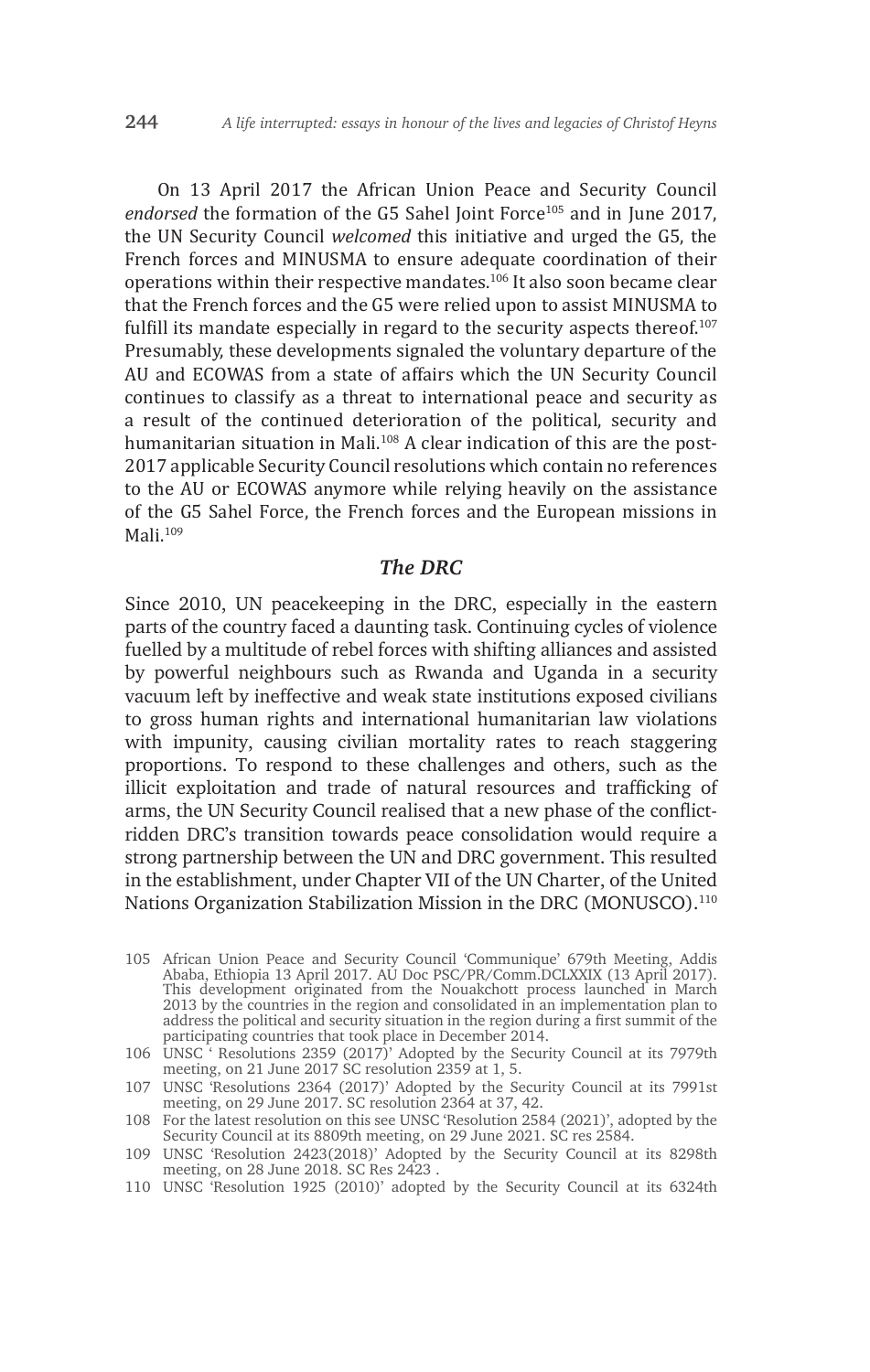The mandate given to MONUSCO was to give priority to the protection of civilians and for that purpose to 'use all necessary means'.<sup>111</sup>

MONUSCO's and the DRC government's failures to effectively execute this mandate, coupled with the M23 rebel group's military successes in 2012 in the eastern DRC, brought about the involvement of the members of the International Conference on the Great Lakes Region (ICGLR) in the form of a proposal for the establishment of an Intervention Brigade, initially conceived as a neutral intervention force mostly made up of soldiers from the SADC countries, to conduct offensive operations to protect civilians and neutralize rebel forces. However, the deployment costs and a lack of experience with the deployment of such a force ruled out a regional-led operation. But since this was a regional initiative backed by regional consensus, the proposal found approval with the  $UN^{112}$  and in 2013 the UN Secretary-General, after consultations with regional bodies including the AU, proposed the establishment of an intervention brigade within and under the command of MONUSCO for carrying out targeted offensive operations to bring a deteriorating security situation under control. $113$ 

A month later, the Security Council adopted a Chapter VII resolution providing, in an unprecedented move, for the establishment of the Brigade 'on an exceptional basis and without creating a precedent, or any prejudice to the agreed principles of peacekeeping … under direct command of the MONUSCO Force Commander' with the objective of reducing the threat posed by armed groups to state authority and civilian security by means of targeted offensive operations.114 The Brigade was entirely composed of SADC troops from South Africa, Tanzania and Malawi and in 2013 they successfully accomplished their first mission by defeating the M23 rebels but failed to replicate this achievement in the case of the other smaller and more mobile rebel forces who, unlike the M23 rebels, operated over large areas without a

meeting, on 28 May 2010. SC Res 1925 at 1. MONUSCO replaced the United Nations Organization Mission in the Democratic Republic of the Congo (MONUC) which was to facilitate the implementation of the 1999 Lusaka Ceasefire Agreement between Angola, DRC, Namibia, Uganda, Rwanda and Zimbabwe.

<sup>111</sup> SC Res 1925 (n 110) at 11, 12.

<sup>112</sup> International Peace Institute, 'Issue Brief: the UN Intervention brigade in the Democratic Republic of the Congo' July 2013 at 5, https://www.ipinst.org/ wp-content/uploads/publications/ipi\_e\_pub\_un\_intervention\_brigade\_rev.pdf (accessed 6 September 2021).

<sup>113</sup> UNSC 'Special report of the secretary-general on the Democratic Republic of the Congo and the Great Lakes Region' 27 February 2013. UN Doc S/2013/119) at 60, 61.

<sup>114</sup> UNSC 'Resolution 2098 (2013) (on extension of the mandate of the UN organization stabilization mission in the Democratic Republic of the Congo (MONUSCO) until 31 March 2014)' March 2013, SC Res 2098 (2013) at 9, 12.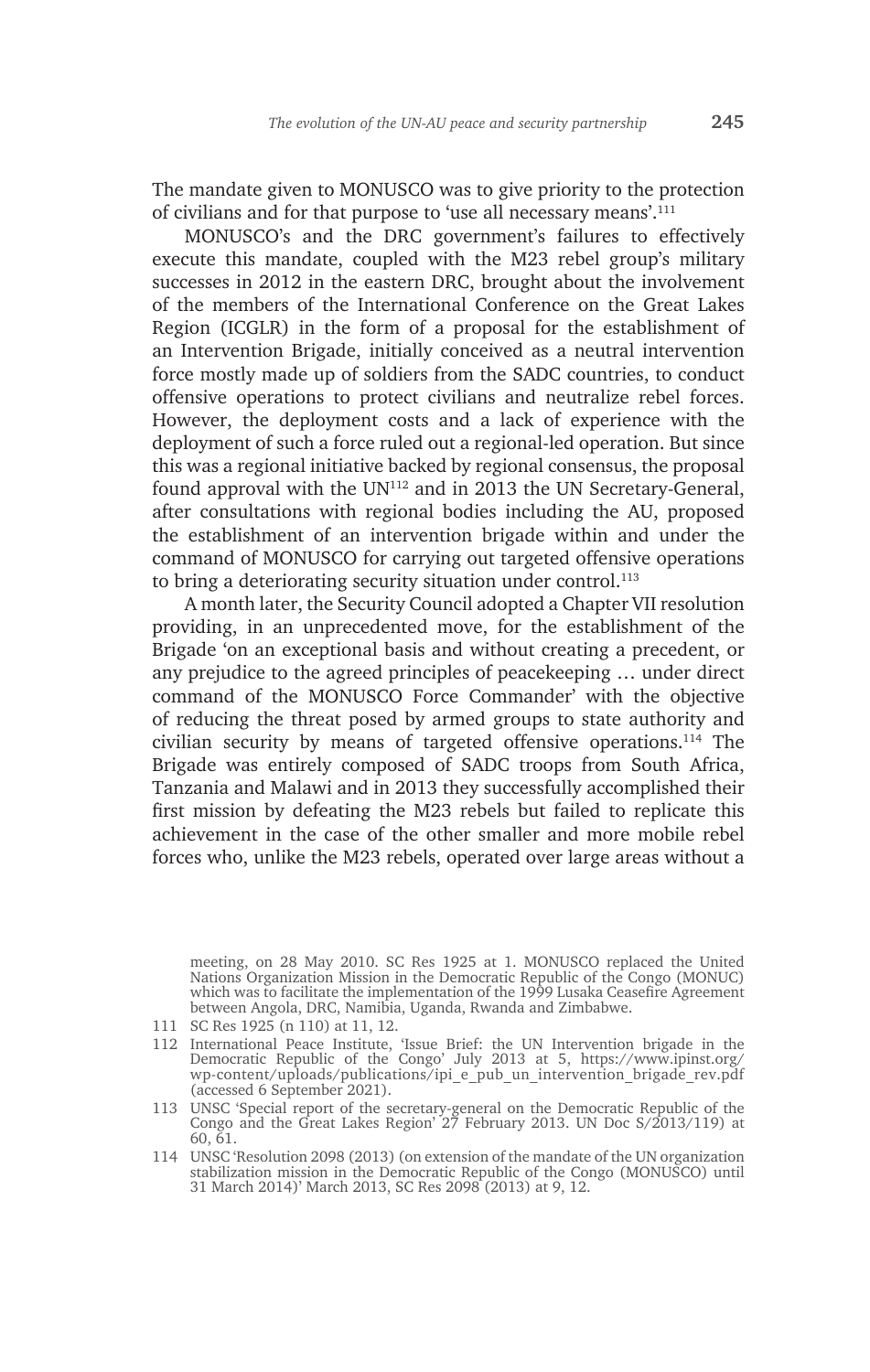unified command and control structure and conducting asymmetrical military operations.<sup>115</sup>

These failures, the high financial costs in sustaining the Brigade and the increasing unpopularity of the Brigade's joint operations with the DRC defence forces, who were accused of serious human rights violations, were among the reasons for a re-think of the Brigade's suitability for achieving MONUSCO's objectives in the DRC.<sup>116</sup> In 2019, coinciding with plans for an exit strategy for MONUSCO on condition of a minimum transition period of three years, the UN Security Council raised the need for improving the effectiveness of the Intervention Force Brigade to 'ensure effective, timely, dynamic and integrated protection of civilians and the neutralisation of armed groups'.117

In the light of the above, a 2019 strategic review of MONUSCO's mission recommended that for the whole of the transition period MONUSCO should maintain an independent quick reaction capability to respond to major threats to civilians and to enhance more effective mobile capacity.118 In this context, the review considered two options for the Intervention Brigade both of which would create security concerns, the report noted. Briefly, the two options were: firstly, to withdraw the Brigade if a dedicated peace enforcement capability would emerge from discussions between Burundi, the DRC, Rwanda and Uganda on the establishment for a joint or bilateral enforcement mechanism, and secondly, to maintain the Brigade with capabilities to play a supporting role in DRC Defence Force-led offensive operations.119 Important to note is that the review report was disinclined to support the first option for the reason that the presence of non-UN forces in the same area of operation, but with different rules of engagement and under a different chain of command 'would create a confusing situation with possibly negative implications for the protection of civilians'.120 Interesting that no such concerns emerged with the G-5 Sahel Force in the case of Mali.

The proposal for a re-alignment of the Force Brigade to provide for Quick Reaction Forces was accepted by a SADC Extraordinary Organ Troika Summit in November 2020.121 Shortly thereafter the UN Security

115 Institute for Security Studies, 'Reinventing the force intervention brigade' 4 December 2020, https://issafrica.org/iss-today/reinventing-the-forceintervention-brigade (accessed 7 September 2021).

- 118 UNSC 'Letter dated 24 October 2019 from the Secretary-General addressed to the President of the Security Council' 25 October 2019. UN Doc S/2019/842 at 180, 181.
- 119 UNSC (n 118) at 185, 189.
- 120 UNSC (n 118) at 186.

<sup>116</sup> United Nations University 'The best defence is no offence' https://unu.edu/ publications/articles/why-cuts-to-un-troops-in-congo-could-be-good-thing.html (accessed 7 September 2021).

<sup>117</sup> UNSC 'Resolution 2502 (2019)' adopted by the Security Council at its 8692nd meeting, on 19 December 2019. SC Res 2502 at 42, 46.

<sup>121</sup> 'Communique of the extraordinary organ Troika summit plus force intervention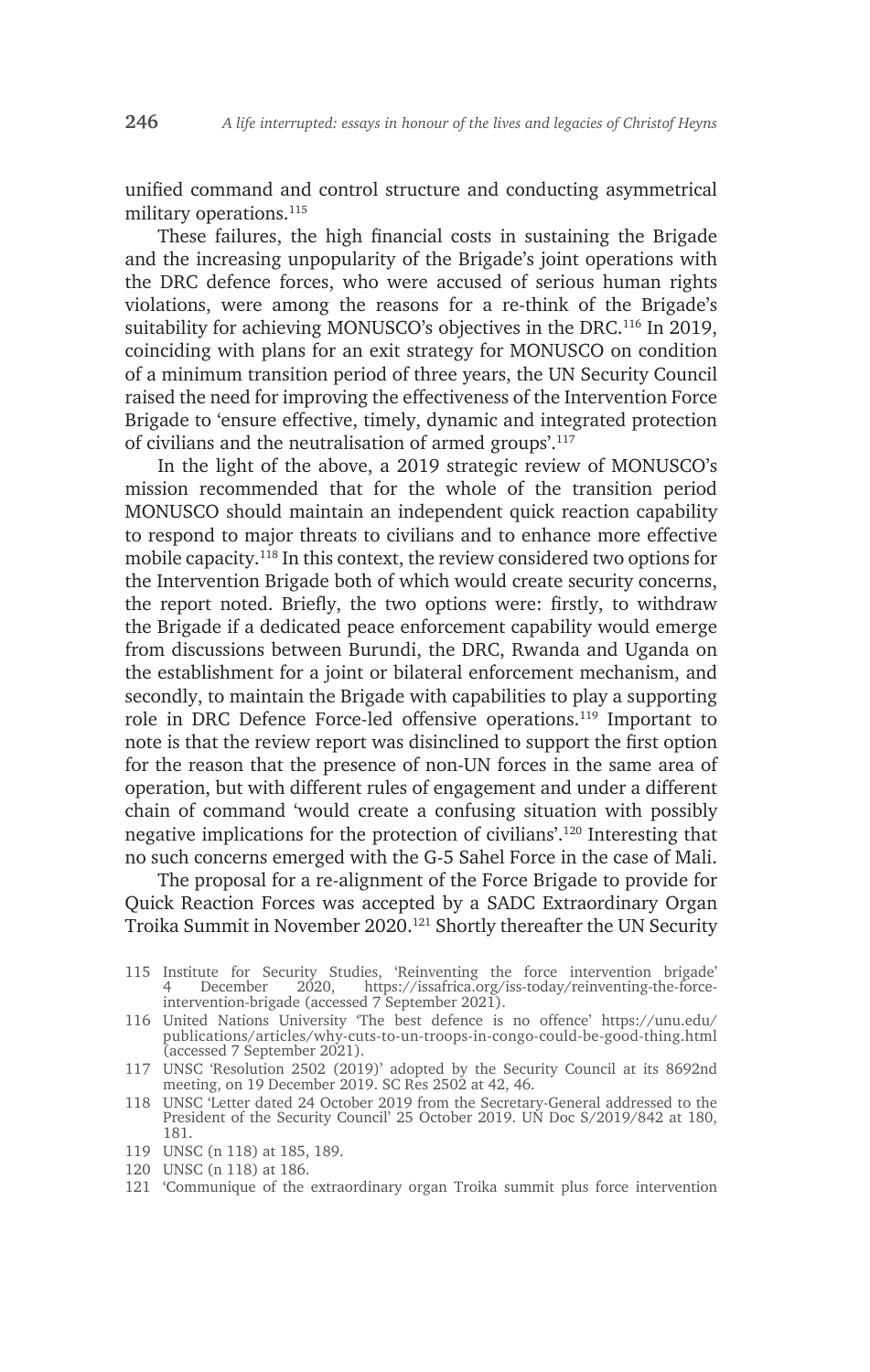Council adopted a resolution under Chapter VII of the UN Charter mandating MONUSCO to carry out, in support of DRC authorities, 'targeted offensive operations' through a 'reconfigured and effective Force Intervention Brigade … that includes additional combat units from additional TCCs,<sup>122</sup> functioning as quick reaction forces  $\ldots$  able to cope with asymmetric warfare … under the authority, command and control of MONUSCO Force Commander'.123 Seemingly, this development also signalled an end to the initial SADC composed Intervention Brigade.

#### *The CAR*

Since its independence the Central African Republic (CAR) has experienced recurring cycles of violence and instability.124 For current purposes the focus is on the December 2012 insurgency by a largely Muslim alliance of armed groups who commenced an offensive against the government which led to an unconstitutional seizure of power and the ousting of President Bozize. The ensuing general breakdown in government authority,125inter-religious tension, a deteriorating security situation, rampant violence and widespread human rights abuses evoked a range of regional and international responses.

In May 2013, the Council for Peace and Security in Central Africa, a creation of the Economic Community of Central African States (ECCAS), agreed to send 1,300 troops to the CAR and to deploy the ECCAS Mission for the Consolidation of Peace in the CAR (MICOPAX).126 In June, the AU PSC decided to support, in principle, the establishment of an African-led International Support Mission in the CAR (MISCA) with its core comprising the contingents serving under MICOPAX, and in July the AU PSC authorized the deployment of MISCA for an initial period of six months. The mandate given to MISCA focused on assisting with the protection of civilians and the restoration of law and order; the restoration of government authority; reform of the defence and security sector; and the provision of humanitarian aid.<sup>127</sup> That this collaborative

brigade- troop contributing countries, the Democratic Republic of Congo and the Republic of Mozambique' 27 November 2020 SADC/EO-OTS Plus/2/2020/1C at 7. 122 Troop contributing countries.

- 123 UNSC 'Resolution 2556(2020)' adopted by the Security Council on 18 December 2020 SC Res 2556 (2020) para 29(e).
- 124 For an historical overview see Violence in the Central African Republic, https:// www.cfr.org/global-conflict-tracker/conflict/violence-central-african-republic (accessed 8 September 2021).
- 125 This was caused by the incapacity of the security forces to confront the security threats and high levels of desertion during the crisis as well as the near-total absence of state administration and services across the country. See UNSC 'Report of the Secretary-General on the Central Republic submitted pursuant to paragraph 22 of Security Council resolution 212 (2013)' 15 November 2013 UN Doc S/2013/677 at 7, 8.
- 126 UNSC 'Report of the Secretary-General on the situation in the Central African Republic' 5 August 2013 UN Doc S/2013/470 at 13.
- 127 UNSC 'Report of the Secretary-General on the Central African Republic submitted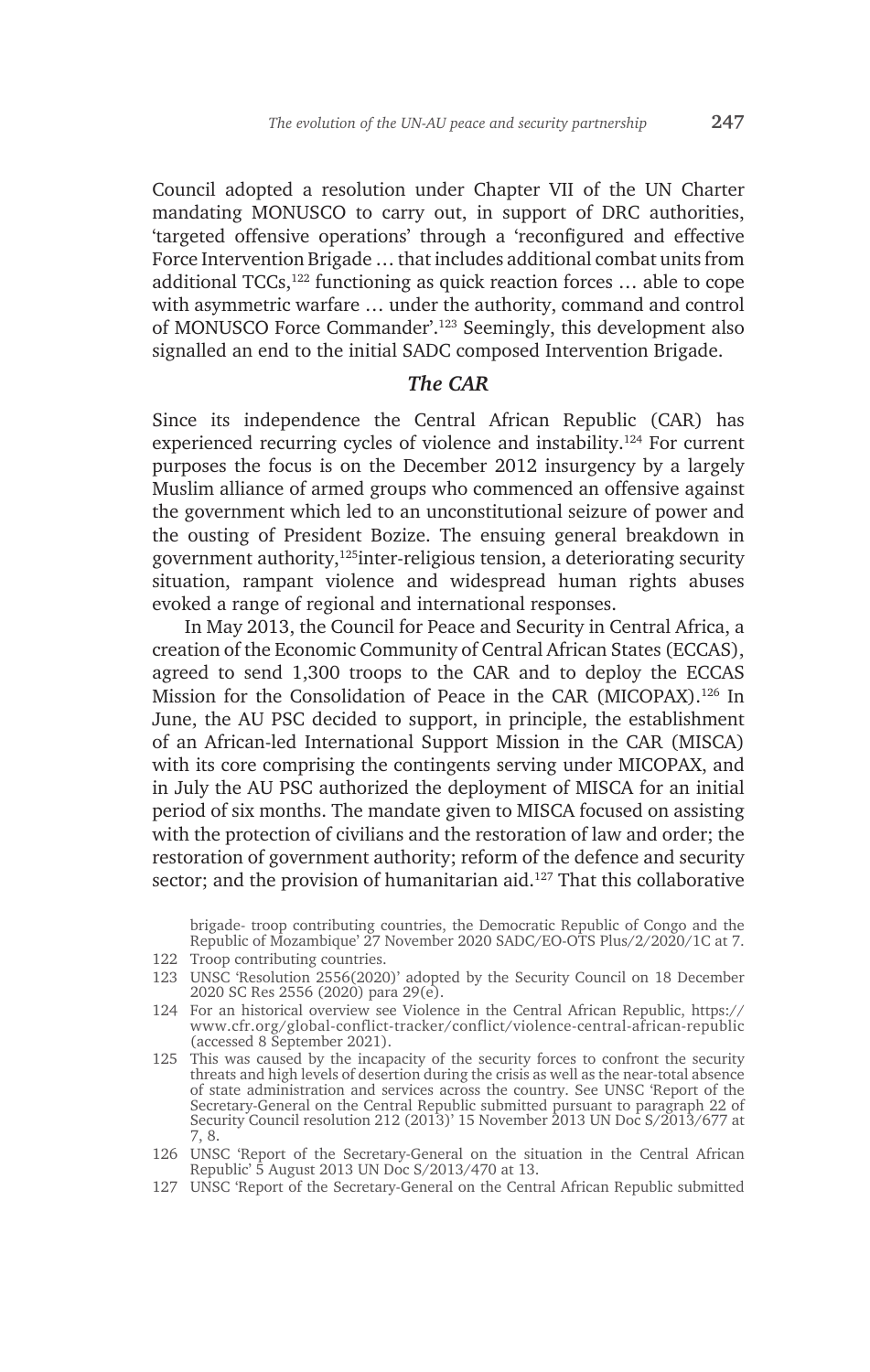effort between ECCAS and the AU to transform MICOPAX into MISCA could only work with outside assistance, is clear from a request by the AU PSC at the time that the UN, the EU and other partners will have to provide the necessary financial, logistical and technical support.<sup>128</sup>

On 5 December 2013, the UN Security Council, under a Chapter VII resolution, authorized the deployment of MISCA for a period of twelve months<sup>129</sup> and on 19 December the transfer of authority from MICOPAX to MISCA took effect.130 However, like in the case of AFISMA, the MISCA initiative would face termination before long. Two assessment reviews of MISCA's capabilities in November 2013131 and March 2014,<sup>132</sup> respectively, a deteriorating security situation,<sup>133</sup> and a UN Human Rights Council resolution on human rights atrocities in the CAR134 sealed the fate of the regional initiative as a peacekeeping/ enforcement operation.

Already in the 2013 assessment report the transformation of MISCA into a UN peacekeeping operation was listed as one of five options for addressing a rapidly deteriorating situation in the CAR.135 It is also clear from the report that the consideration of all five the options, apart from the deteriorating security situation, was also informed by a number of concerns relating to logistical deficiencies at the strategic and operational levels of MISCA.136 This certainly raised questions about the capacity of the regional initiative to effectively deal with the developments on the ground. Noteworthy is that both the AU and ECCAS have indicated that they would support the transformation into a UN mission<sup>137</sup>, which may have resulted from their own realisation of MISCA's lack of capacity.

pursuant to paragraph 22 of Security Council resolution 212 (2013) 15 November 2013.UN Doc S/2013/677 at 14, 15.

- 129 UNSC 'letter dated 19 December 2019 from the chair of the Security Council committee established pursuant to resolution 2127 (2013) concerning the Central African Republic addressed to the President of the Security council' 20 December 2019 SC res 2127 (2013) para 28.
- 130 African Union Press Release ' Transfer of authority from Micopax to Misca' https:// www.peaceau.org/uploads/auc-misca-com-19-12-2013.pdf (accessed 8 September 2021).

- 132 UNSC 'Report of the Secretary-General on the Central African Republic submitted pursuant to paragraph 48 of Security Council resolutions 2127 (2013) 3 March 2014 UN Doc S/2014/142 .
- 133 In January 2014 the Secretary-General of the United Nations, Ban Ki-moon, described the situation in the CAR as a 'crisis of epic proportions' and told the UN Human Rights Council that the 'CAR is in freefall'. Available at https://news. un.org/en/story/2014/01/460042 (accessed 9 September 2021).
- 134 A/HRC/RES/S-20/1 (21 January 2014).
- 135 UNSC (above 127) at 40 & following.
- 136 UNSC (above 127) at 20, 22-24.
- 137 UNSC (above 127) at 46.

<sup>128</sup> UNSC (n 127) at 15.

<sup>131</sup> UNSC (n 127).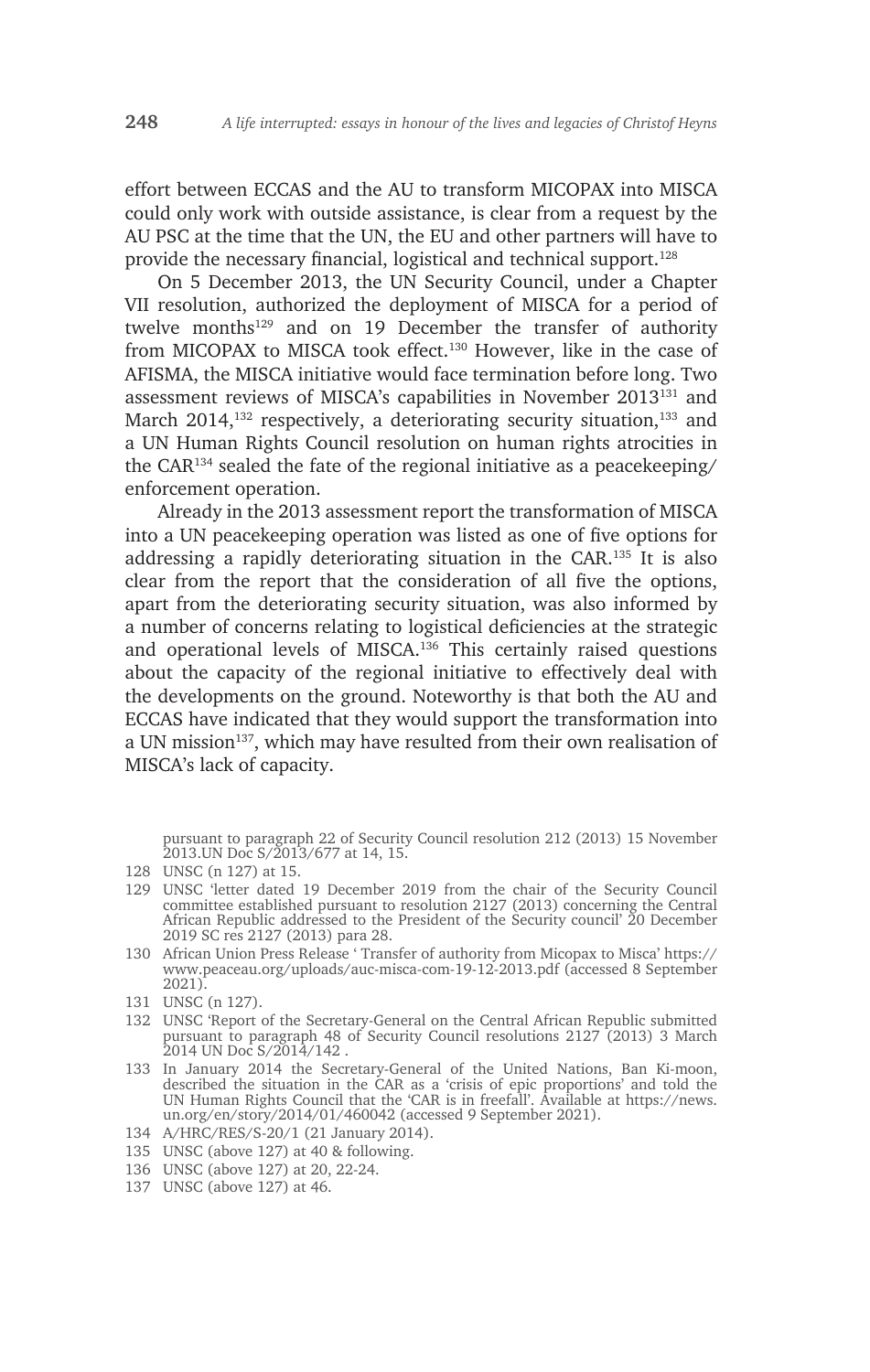Several factors caused the March 2014 assessment report to recommend only one option, namely the transformation of MISCA into a UN Peacekeeping Mission.138 First, since the November 2013 report the security, human rights and humanitarian situation deteriorated even further causing a serious protection crisis.139 Second, notwithstanding a swift deployment by MISCA forces, significant operational capacity gaps remained which required the deployment of French, US and EU military contingents with the aim of restoring minimum security conditions.140 Third, a January 2014, request by the CAR Minister of Foreign Affairs for the establishment of a UN peacekeeping operation, reiterated in February by the Head of the Transitional Government of the CAR.<sup>141</sup>

This paved the way for a Chapter VII Security Council resolution establishing the United Nations Integrated Stabilization Mission in the CAR (MINUSCA) $142$  and determining that transfer of authority from MISCA to MINUSCA will take place on 15 September 2014.<sup>143</sup> Some five years later a certain measure of progress concerning the reestablishment of state authority and administration could be reported while progress with the implementation of the peace agreement, human rights violations, security sector reform, and effectiveness of the UN mission in certain areas remained problematic.<sup>144</sup>

Just how complex, unpredictable and fluid conflicts of this kind can be is illustrated by the 2021 Panel of Experts' Report on the CAR.145 It appeared that the country has entered a new phase of violent conflict following the establishment in December 2020 of a new coalition of rival armed forces comprising the most powerful armed groups whose military objectives included the expectation of a military coup against the incumbent government and who showed a callous disregard for human rights and humanitarian law principles.<sup>146</sup> It also became evident that so-called Russian military instructors who assisted the

- 138 UNSC 'Report of the Secretary- General on the Central African Republic submitted pursuant to paragraph 48 of Security Council resolution 2127 (2013)' 3 March 2014. UN Doc 2014/142 at 52.
- 139 UNSC (n 138) at 3.
- 140 UNSC (n 138) at 43-47.
- 141 UNSC (n 138) at 53.
- 142 UNSC 'Resolution 2149 (2014)' adopted by the Security Council at its 7153rd meeting, on 10 April 2014. SC res 2149 (2014) at 18.
- 143 UNSC (n 142) at 21.
- 144 UNSC 'Unanimously adopting resolution 2552(2020), Security Council authorizes one-year mandate extension of United Nations stabilization mission in Central African Republic' 8776th Meeting, 12 November 2020. SC res 2552 (2020). See also, UNSC Central African Republic, Report of the Secretary-General 12 October 2020 UN Doc S/2020/994.
- 145 UNSC 'Letter dated 25 June 2021 from the panel of experts on the Central African Republic extended pursuant to resolution 2536 (2020) addressed to the President of the Security Council' 25 June 2021. UN Doc S/2021/569.
- 146 UNSC (n 145) at 7 & further.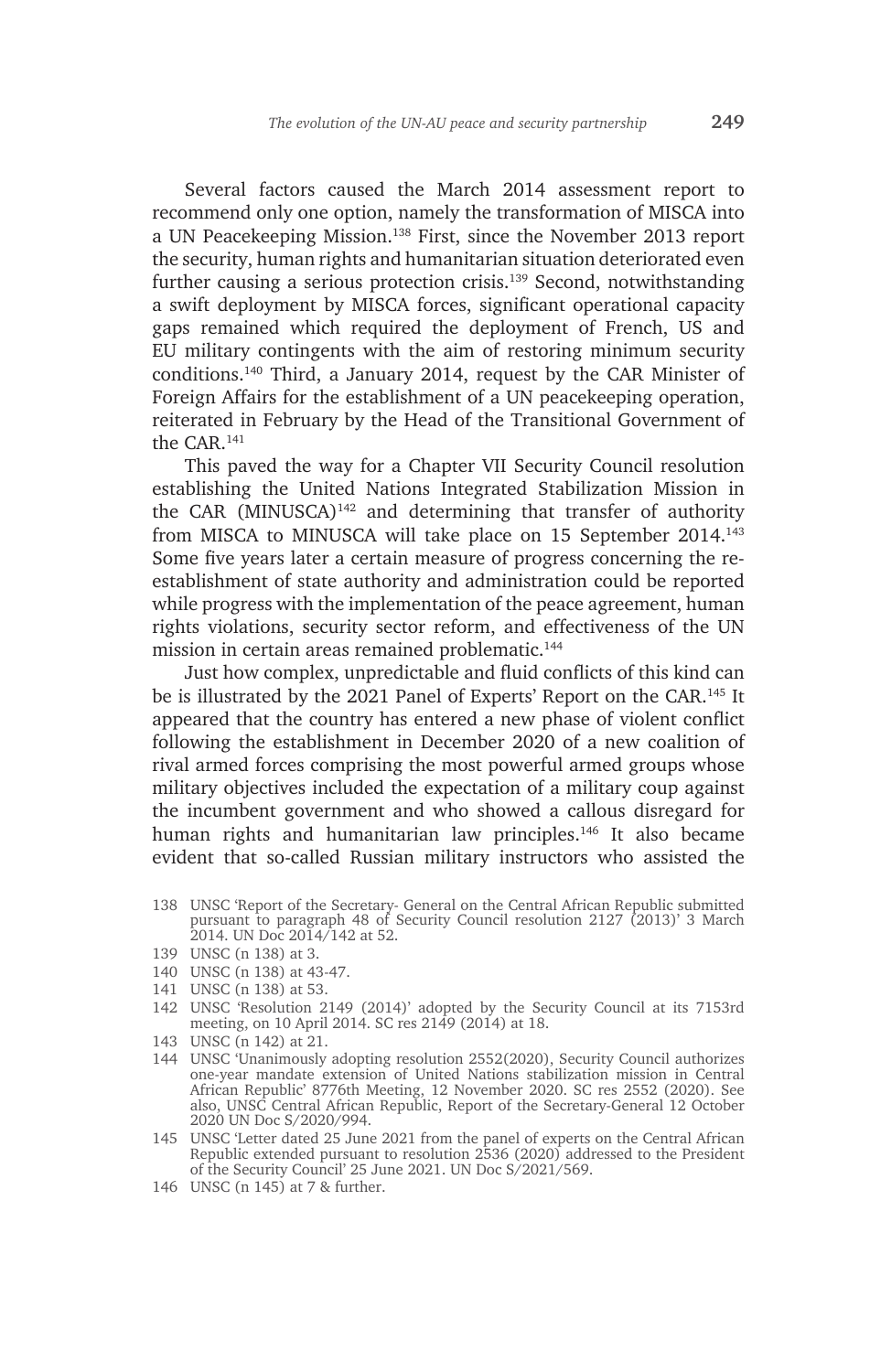CAR security forces in terms of a bilateral arrangement were not only actively participating in combat operations, but sometimes even taking leading positions. Moreover, evidence provided to the Panel of Experts linked some of their actions to humanitarian and human rights law violations and to the supply of arms in contravention of a 2013 arms embargo imposed by the UN Security Council in Resolution 2127.<sup>147</sup>

## **Conclusion**

What the three case studies illustrate is that enforcement action may be par for the course when multidimensional peacekeeping mandates in complex security situations are implemented. From the UN's perspective it may require a departure from its usual reluctance to explicitly resort to such a measure when circumstances require it. Even in the case of the DRC the UN was resolute in making it clear that the Force Brigade was an exceptional measure, and that the intention was not to create a precedent or to prejudice the agreed principles of peacekeeping. Seemingly, it is less problematic when regional arrangements decide to resort to enforcement action if a security situation is getting out of control as the UN's stance towards the G5 Sahel Force illustrates.

More generally, in respect of joint peace-keeping operations in terms of the UN-AU partnership or cooperation agreement, the performance of the AU and/or the REC's suffers from persistent weaknesses and lack of capacity. This is clearly the case in the areas of early warning and conflict prevention which were problematic even in the days of the OAU and which still suffer from a lack of effective monitoring and evaluation capabilities under the AU. Another is post-conflict reconstruction which is still in need of proper operationalization and implementation after more than a decade of policy statements and recommendations. In the case of both these issues the gap between rhetoric and reality have remained large with no credible evidence yet that significant changes are under way.

Finally, as far as the multidisciplinary peace operations are concerned there is much uncertainty about the actual role and contribution of the AU, and its REC's for that matter, following their short-lived self-help interventions and their subsequent integration into or transition to a UN-led multidisciplinary mission. This is not to question that they performed certain functions, but what these functions were and whether concrete results were achieved are matters that remain obscure in most instances.

The need for resolving the above issues has again become apparent following two recent developments. The first is Security Council